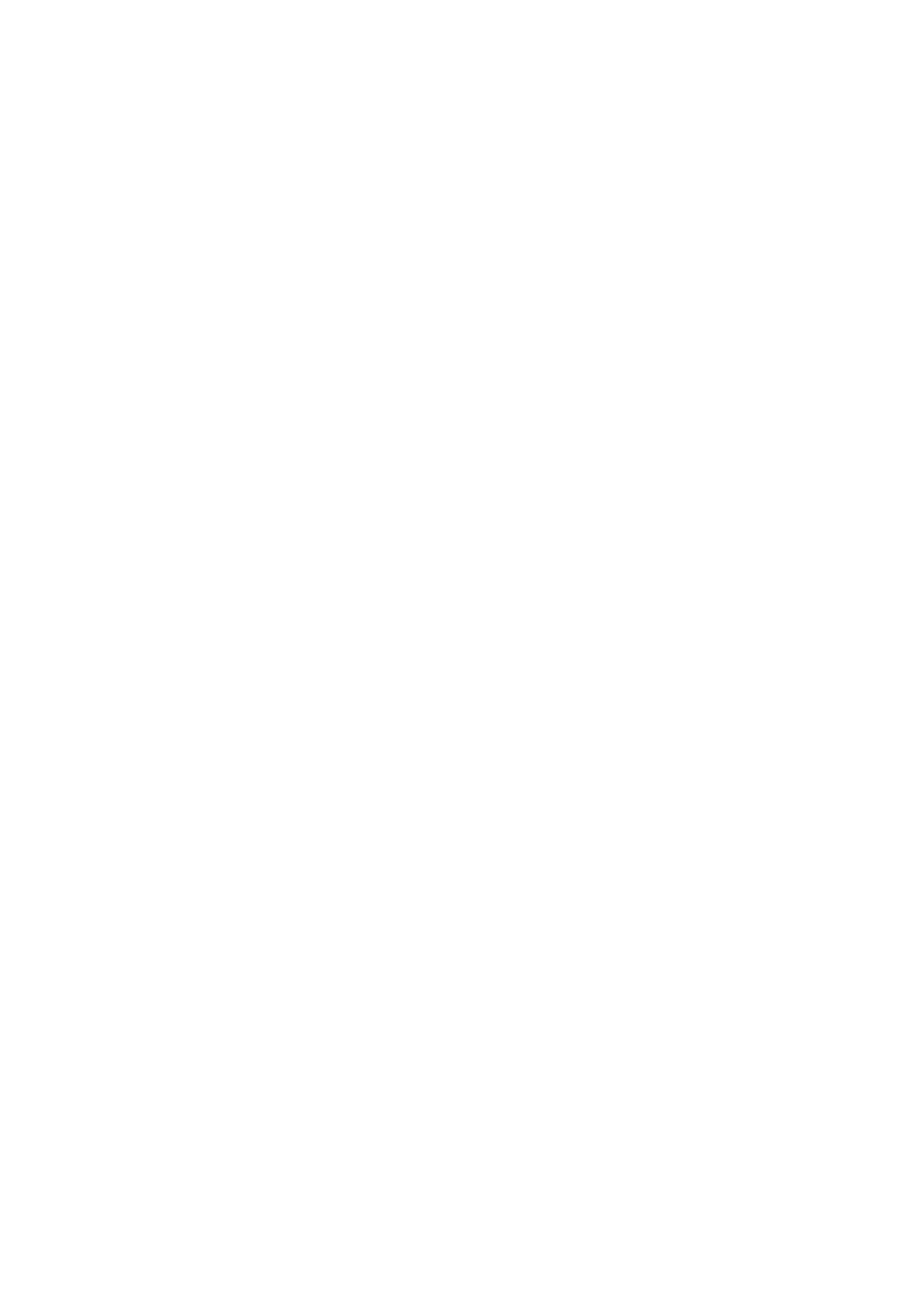# **Start with DuPont… a partnership that works**

Today you need more from your materials suppliers than just materials.You need a resource that is willing and able to join in at the earliest stages of the product development process. One that can carry a project from concept through design, component analysis, materials selection, prototyping, testing, quality control, and even commercialisation. You need a fully fledged partner.

DuPont can be that partner. We believe that true partnership is a dynamic process of teamwork and sharing. And we recognise that only through your continued success will our relationship thrive, to bring out the best in both of us.

If you let our people work with your people from the initial design concept, and on through every stage from prototyping to full production, we can share our unrivalled experience, and help you choose the optimum engineering polymer for your needs. The result? A very competitive new product with time-proven success built in.

DuPont engineering polymers offer you the properties and benefits so important to giving your products that extra competitive edge: lightweight materials for lightweight parts and components; resistance to corrosion and abrasion; self-lubrication; reduced processing costs; integral colour; reduced finishing time; easier assembly, and greater customer satisfaction. All these advantages add up to new opportunities in design, manufacture and finished part cost.

We wrote the book on engineering polymers. Nylon, which we invented back in the 1930s, led to the development of ZYTEL®, the first real engineering thermoplastic. Today we offer the broadest range of semicrystalline engineering polymers available from a single supplier, and they all offer new possibilities for the replacement of traditional materials such as metal, rubber and wood, as well as better alternatives to many other plastics.

> Further research at DuPont technical centres and production plants around the world never stops.

In today's competitive markets, each new product launch seems to require more and more investment. So it pays, at the earliest stage, to take full advantage of the latest developments in engineering polymers by starting with DuPont and calling us in at the initial concept stage. More than just selling polymers, we share with you a world of practical experience and technological know-how that can help you build a real competitive advantage into everything you design and manufacture.

This brochure contains a great deal of information, but it is by no means complete. For more detailed data, contact your local DuPont representative.

CRASTIN® PBT thermoplastic polyester resin DELRIN® acetal resin HYTREL® thermoplastic polyester elastomer ZYTEL® nylon resin (PA66, PA6, PA612)

#### **Speciality Polymers**

CRYSTAR™ polyester resin **Engineering Polymers Engineering Polymers polymer modifier** 

#### **Fluoropolymers**

TEFLON® PTFE fluorocarbon resin TEFLON® FEP fluorocarbon resin TEFLON® PFA fluorocarbon resin TEFZEL® ETFE fluorocarbon resin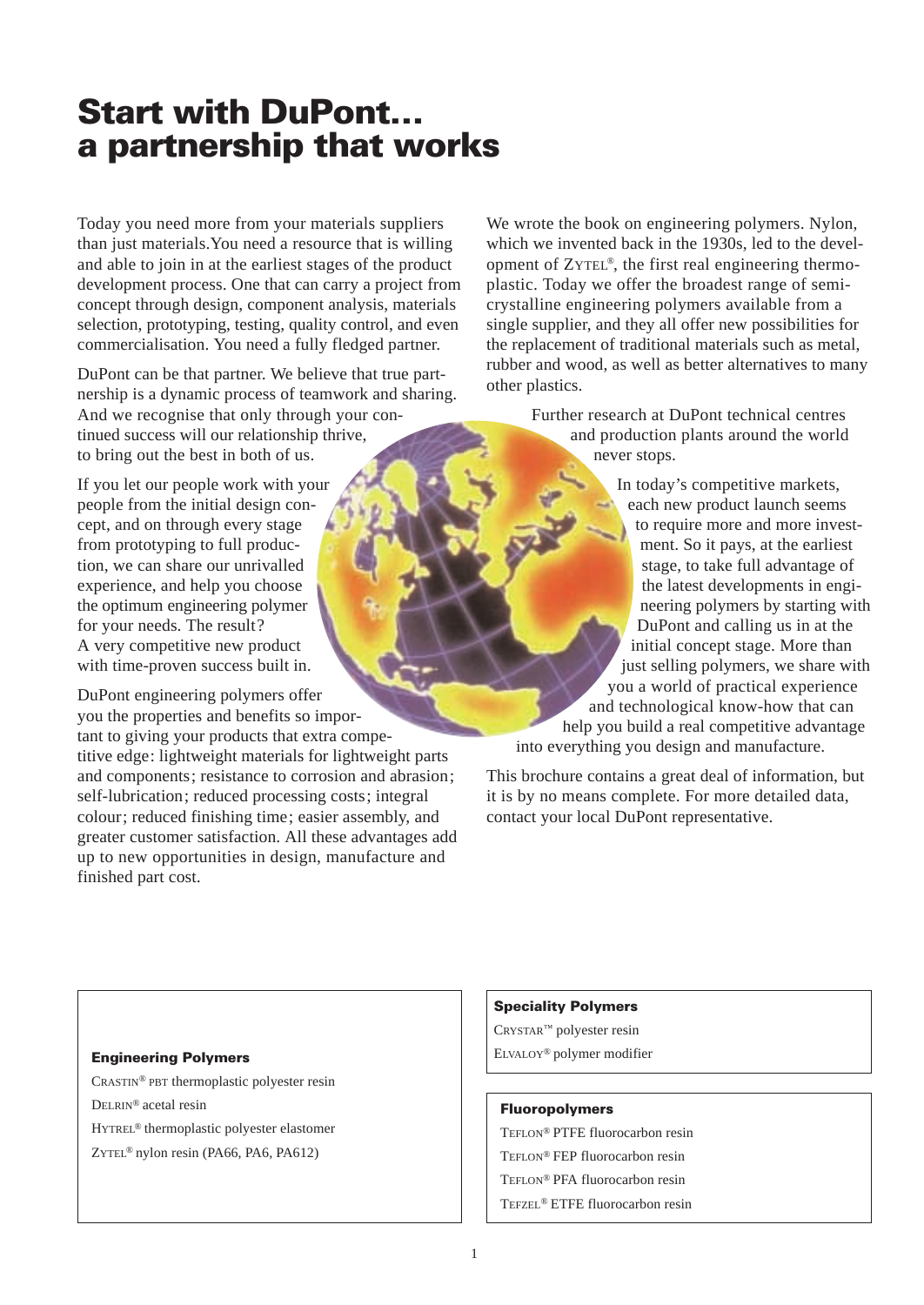### **Profiles**

DuPont offers a number of ZYTEL® nylon and CRASTIN® PBT grades for profile extrusion:

- Unreinforced, high viscosity.
- Toughened/supertough.
- Glass reinforced.
- Mineral reinforced.

Major applications include thermal break profiles for aluminium framed window constructions.



Aluminium window frame with thermal break profile of ZYTEL®

Some softer grades of HYTREL® thermoplastic polyester elastomer are also suitable for profile extrusion. Examples include "V-belts" and "T-belts" for conveying applications.



"V-belts and T-belts" of HYTREL® for conveying applications

Some products have been tailored to specific applications. For example, low melting point HYTREL® grades (eg. 4056 and HTR6108) for co-extrusion with PVC.



Co-extruded HYTREL®-PVC hinge

### **Stock shapes (rods, plates and tubes)**

Recognised for their ease of machining and excellent balance of end-use properties, DuPont DELRIN® acetal resin and ZYTEL® nylon are well established as industry standards for the production of stock shapes.



Stock shapes (rods, plates and tubes) of DELRIN® and ZYTEL®

In addition to improved productivity versions of these traditional materials, DuPont now offers CRYSTAR™ PET, CRASTIN® PBT, and HYTREL® TEEE resins for manufacture of stock shapes.

A major research program has recently resulted in the introduction of a broad portfolio of DELRIN® acetal resins with significantly improved low friction/low wear properties based on a number of technologies including:

- Chemical lubricants.
- Silicon oil.
- TEFLON® PTFE.
- KEVLAR® aramid.



VESPEL® and TRIBON® parts

DuPont also offers a wide range of ultra-high performance stock shapes based on VESPEL® polyimide and TRIBON® composite technologies. These are easy to machine into complex shapes with tight tolerances.

These components find many uses in the automotive, aerospace, industrial equipment and semiconductor industries in applications with extremes of temperature and/or wear.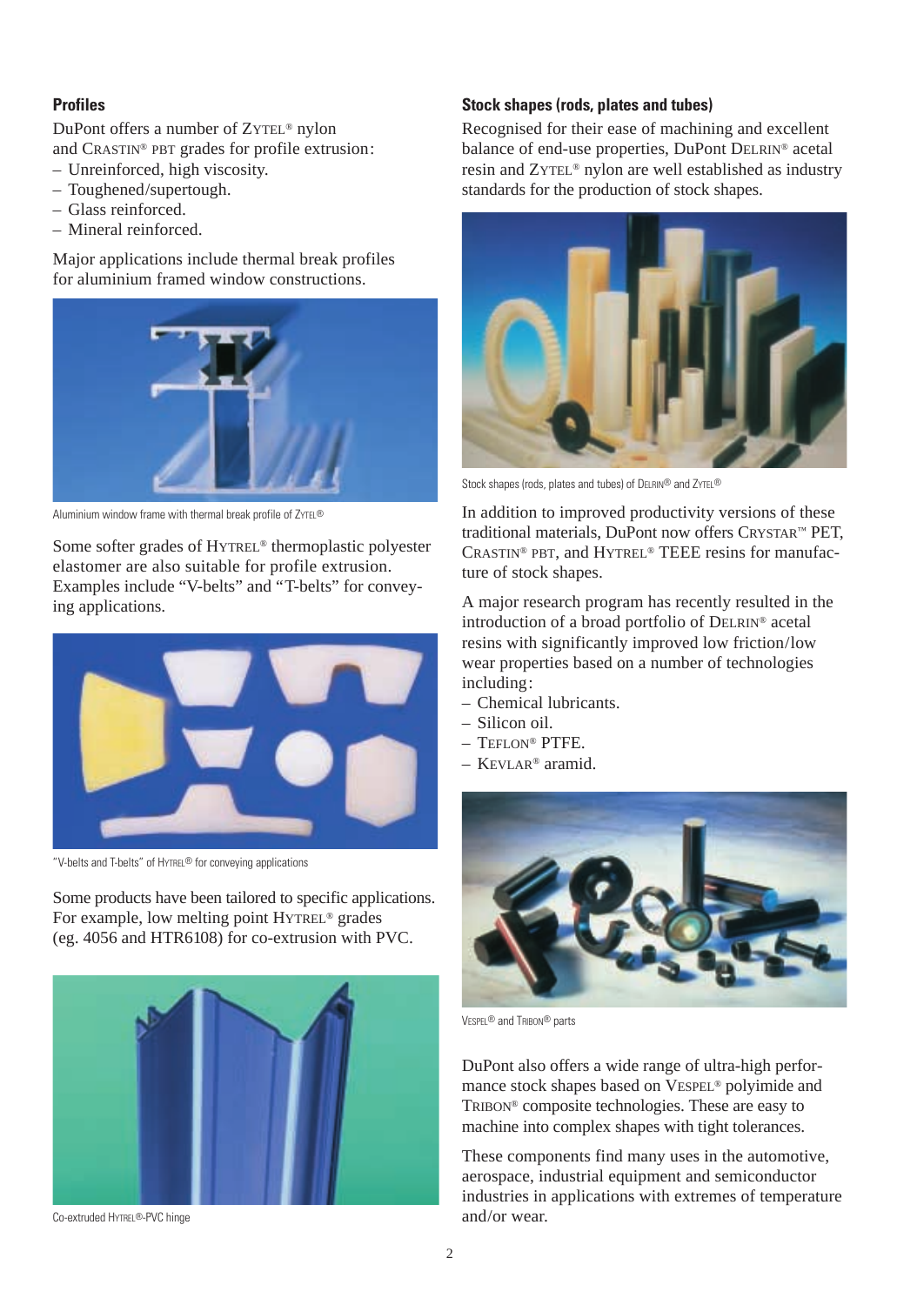### **Hose, tubing and pipes**

DuPont Engineering Polymers, in particular ZYTEL® nylon and HYTREL® thermoplastic polyester elastomer, find widespread use in hose, tubing and pipe applications. These materials are also used in co-extrusions and constructions with other materials such as :

- TEFLON® PTFE and FEP fluoropolymers.
- TEFZEL® ETFE fluoropolymer.
- Elastomers.
- KEVLAR® aramid fibre or other reinforcements.
- Other polymers (PE, PVC, ABS, etc.).

Based on its excellent balance of end-use properties, and processing advantages versus thermoset rubber HYTREL® thermoplastic polyester elastomer is widely used to produce the liners and covers of high pressure hoses for hydraulic, water, hydro-cleaning and paint



High pressure hoses of HYTREL®

spray applications. Various grades of ZYTEL® nylon and ZYTEL® FN flexible nylon alloy are also used for a variety of hose applications including automotive air-conditioning hose. HYTREL® is also used in truck air-brake tube as a cost effective alternative to PA11 or PA12, and has recently received



ISO compliance for use in this application.



TEFZEL® ETFE, ZYTEL® nylon and co-extrusions of these materials are being increasingly adopted for automotive fuel lines, as manufacturers upgrade their designs to meet the inceasingly severe emmissions standards.



Co-extruded TEFZEL®-nylon automotive fuel line

Recent developments include the use of a co-extruded ZYTEL® nylon barrier layer to improve the performance of PE pipes.



Co-extruded barrier of ZYTEL® inside PE pipe

### **Hose mandrels**

In addition, a number of ZYTEL® nylon and HYTREL® thermoplastic polyester elastomer grades are well suited to the production of hose mandrels, used in the manufacture of rubber hoses.

Hose mandrels made from Engineering Polymers can offer a number of benefits over thermoset rubber and other thermoplastics including flexibility and good dimensional stability (without machining) even after many re-uses.

As a result, hose mandrels of HYTREL<sup>®</sup> or ZYTEL<sup>®</sup> are increasingly preferred, especially for hose applications requiring tight tolerances.

Truck air brake tubes of HYTREL®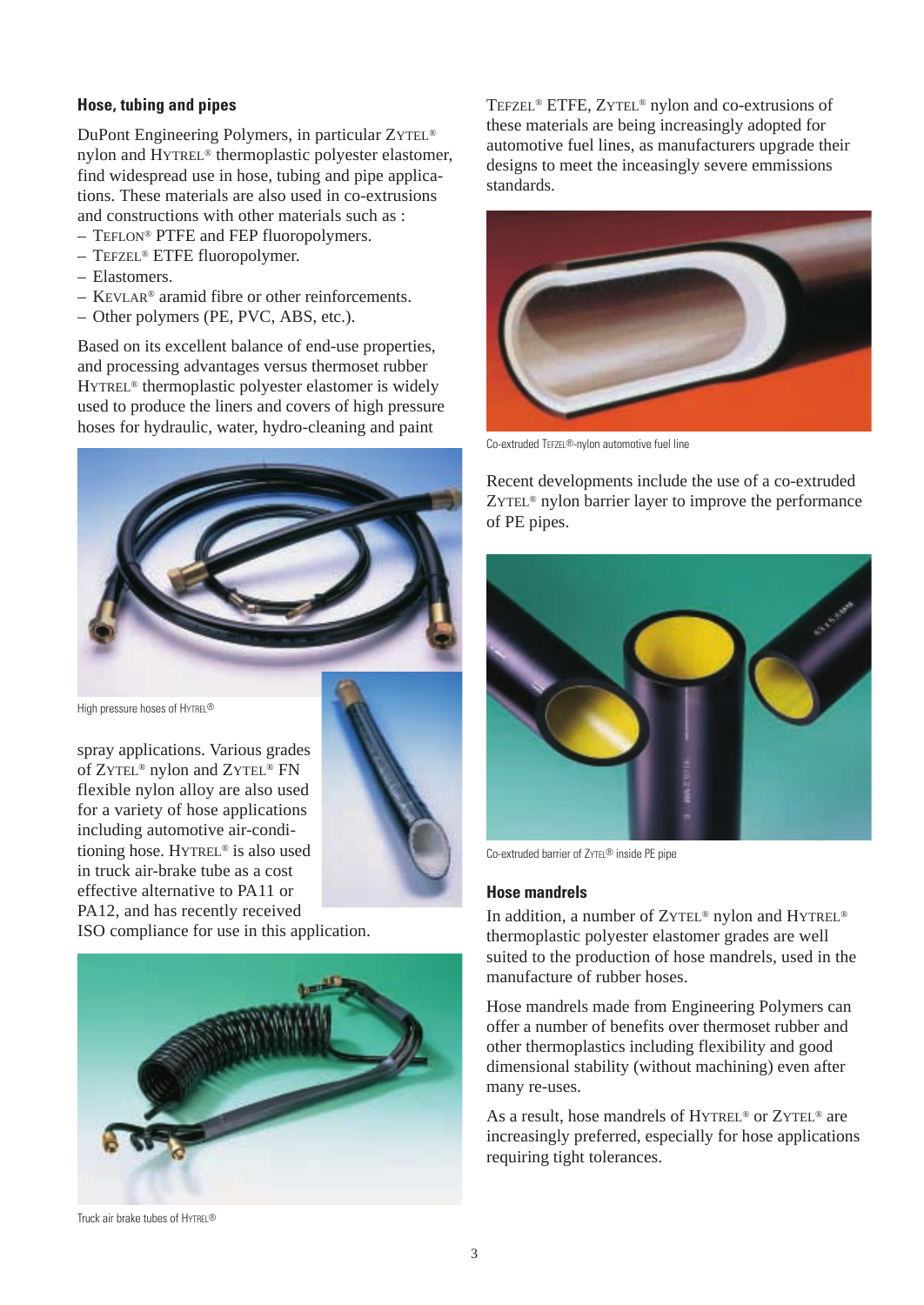## **Filaments**

DuPont offers one of the broadest ranges of Engineering Polymers for filaments including:

- ZYTEL® PA66, PA6, PA612 resins
- CRASTIN® PBT resins.
- CRYSTAR™ PET resins.
- HYTREL® TEEE resins.
- TEFLON® PTFE and FEP resins.
- TEFZEL® ETFE resins.
- TYNEX® Filaments.
- CHINEX® Filaments.
- OREL® Filaments.

Major consumer applications include toothbrushes, paint brushes, and cosmetic brushes.



Brushes (toothbrush/paintbrush/abrasive/cosmetic) of ZYTEL®, TYNEX® and CHINEX®

Other well known uses for filaments made from Engineering Polymers include hook and loop fasteners (eg. Velcro) and dental floss.



Monofilament of ZYTEL® for hook and loop fasteners

Typical industrial applications include the paper industry, where ZYTEL® nylon and CRASTIN® and CRYSTAR™ polyester filaments have been tailored to meet the specific demands of paper machinery belting in each of the key manufacturing steps:

- Forming.
- Pressing.
- Drying.



Paper machinery belting (forming/pressing/drying) of ZYTEL® and CRASTIN®

Many innovations are currently taking place in filaments design. These include:

- Shaped filaments for improved toothbrushes.
- Hollow filaments for improved paint brushes.
- New "active" seating fabrics based on recent innovations include the development of flexible filament systems of HYTREL®, and patented co-extruded filament technology.

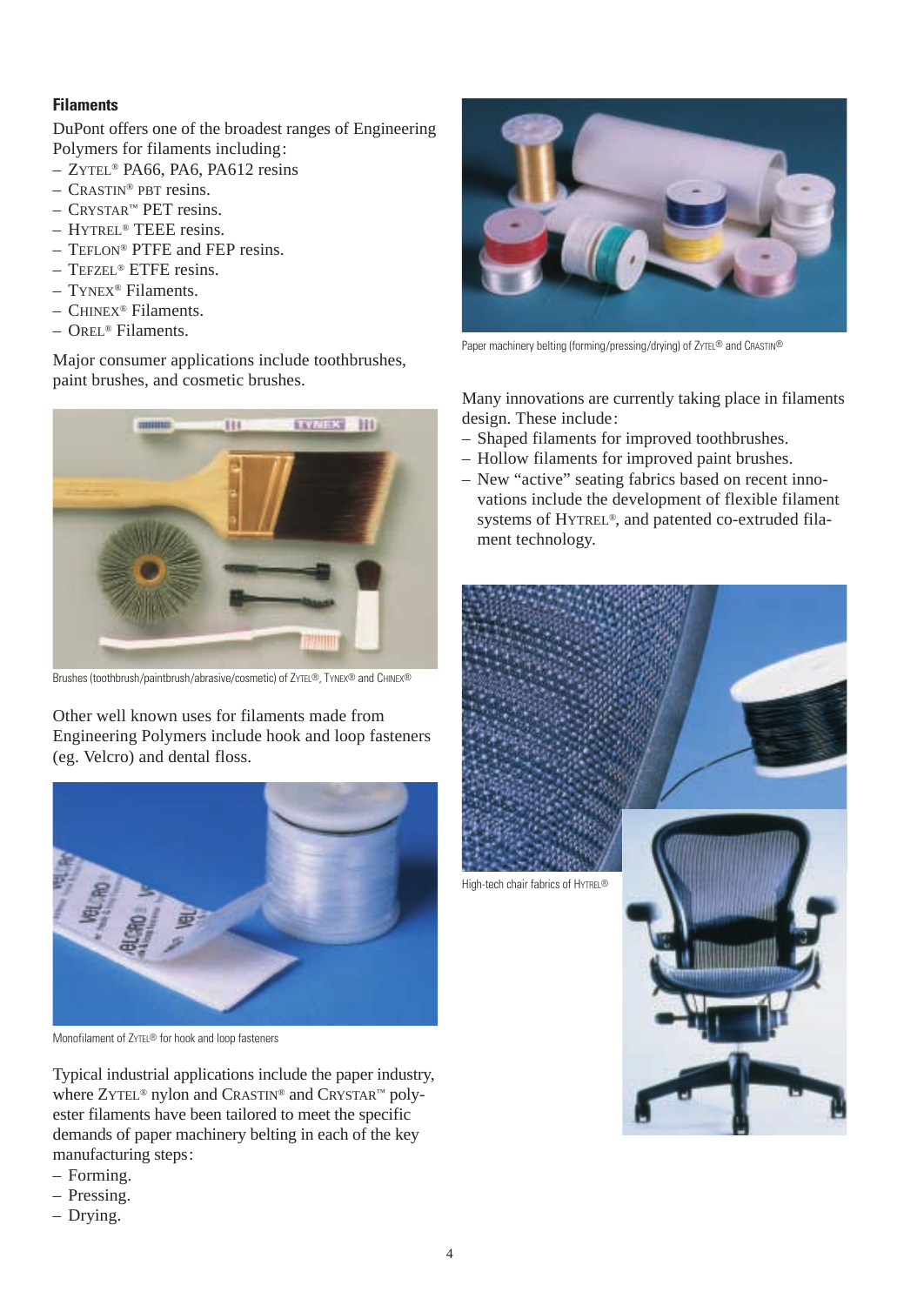### **Wire and cable**

DuPont Engineering Polymers offers a number of speciality materials for the wire and cable industry:

- ZYTEL® PA66, PA6, PA612 resins.
- CRASTIN® PBT resins.
- HYTREL® TEEE resins.



Conveyor belt cable encapsulated in HYTREL®

These products have been tailored to specific end-use requirements where commodity polymers such as PVC or PE do not perform satisfactorily.

Important applications include hydrolysis resistant CRASTIN® PBT for loose tube fibre optic cable constructions.



Loose tube fibre optic cable of CRASTIN® PBT

Combination of HYTREL® thermoplastic polyester elastomer and ZYTEL® nylon are also used to protect subsea fibre optic cables such as the recent Fibre-optic Link Around the Globe (FLAG) which runs for over 15000 km from the UK to Japan.



FLAG fibre optic cable using HYTREL® and ZYTEL®

HYTREL® thermoplastic polyester elastomers are also widely used in retractable cable applications due to the superior elastic memory of HYTREL®.



Retractable coiled truck cable of HYTREL®

Latest materials developments include Hytrel® HTR8303, a high performance TEEE designed to meet the extreme heat ageing and hydrolysis resistance demands of automotive industry Class-4 specifications for high temperature (engine bay) wiring.



High temperature automotive wiring with sheath of HYTREL®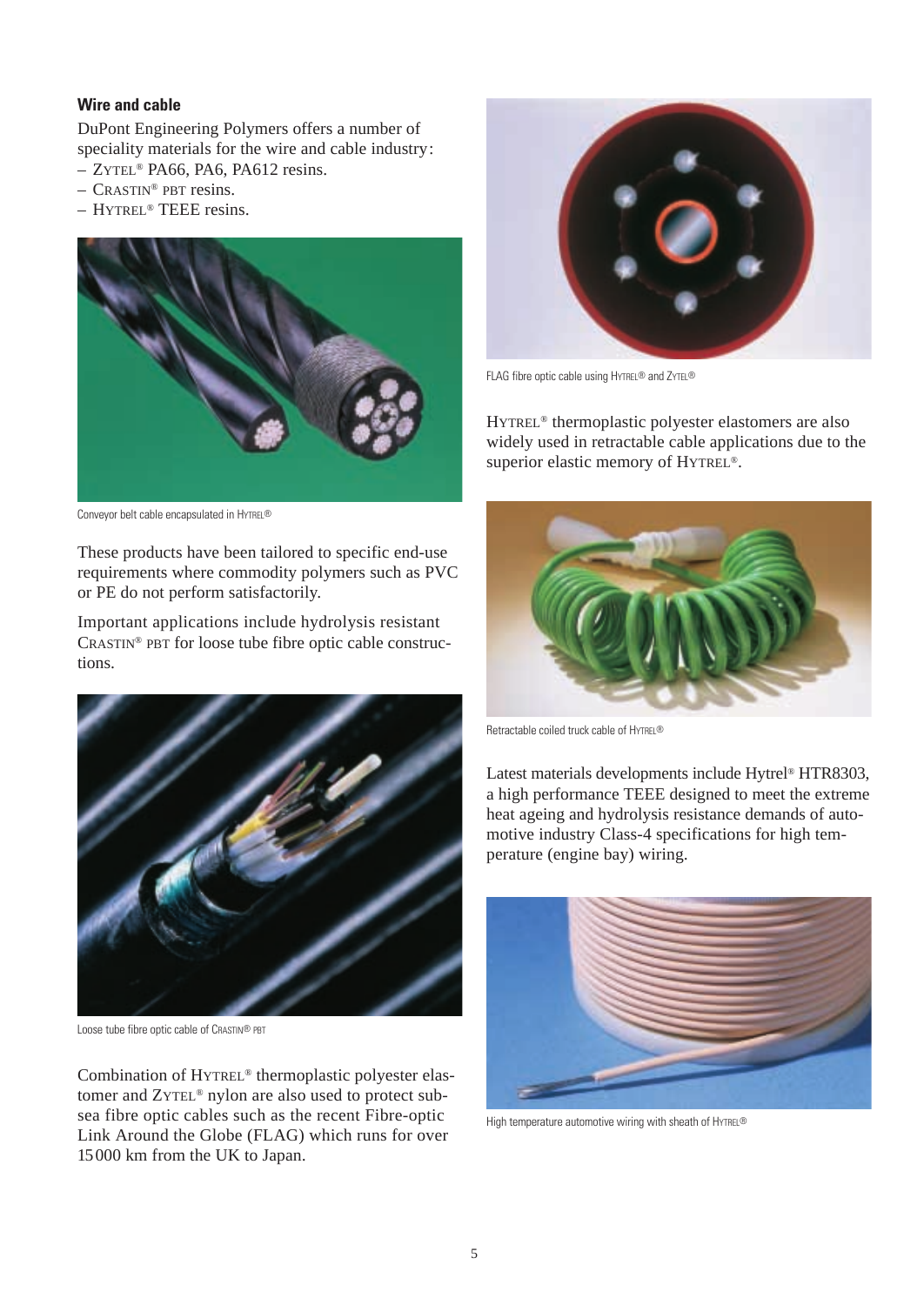In addition to its Engineering Polymers, DuPont offers a large portfolio of other materials and technologies for the wire and cable industry including:

### **Fluoropolymers:**

- TEFLON® PTFE, FEP and PFA resins.
- TEFZEL® ETFE resins.

### **ELVALOY® NH technologies:**

ELVALOY® NH ("Non-Halogen") is a familiy of 4 new technologies which enable flexible alloys of different polymers to be produced which contain no halogens, but compete with common halogen-containing plastics such as PVC.

### **Film, sheet and laminates**

Almost all of the extrusion grades of DuPont Engineering Polymers can be converted into film, sheet, or laminate form using conventional extrusion casting or coating processes.

Specific grades may also be blown into film.

Typical products manufactured by flat die extrusion processes include polymer belting, fabric and nonwoven laminates, and polymer films.

In addition, the low friction, low wear properties of extruded DELRIN® and high molecular weight ZYTEL® sheet make them particularly suitable for shims and bearing surfaces.

HYTREL® has unique applications in sheet and film, due to its ease of processing, good surface finish and mechanical properties. Its exceptional flex life and impact strength, combined with the absence of plasticisers make it highly suitable for dynamic applications such as belting, conveyors and impact absorbing layers. HYTREL® films and sheets can be produced with thicknesses ranging from 15 microns (0,015 mm) to more than 3 mm.

In some cases, HYTREL® is also added to other film and sheet materials to improve impact strength and flexibility.

The possibility of reinforcement with fabrics, nonwovens, KEVLAR® or steel and the suitability of many joining processes make Engineering Polymers the first choice for many of the most demanding applications.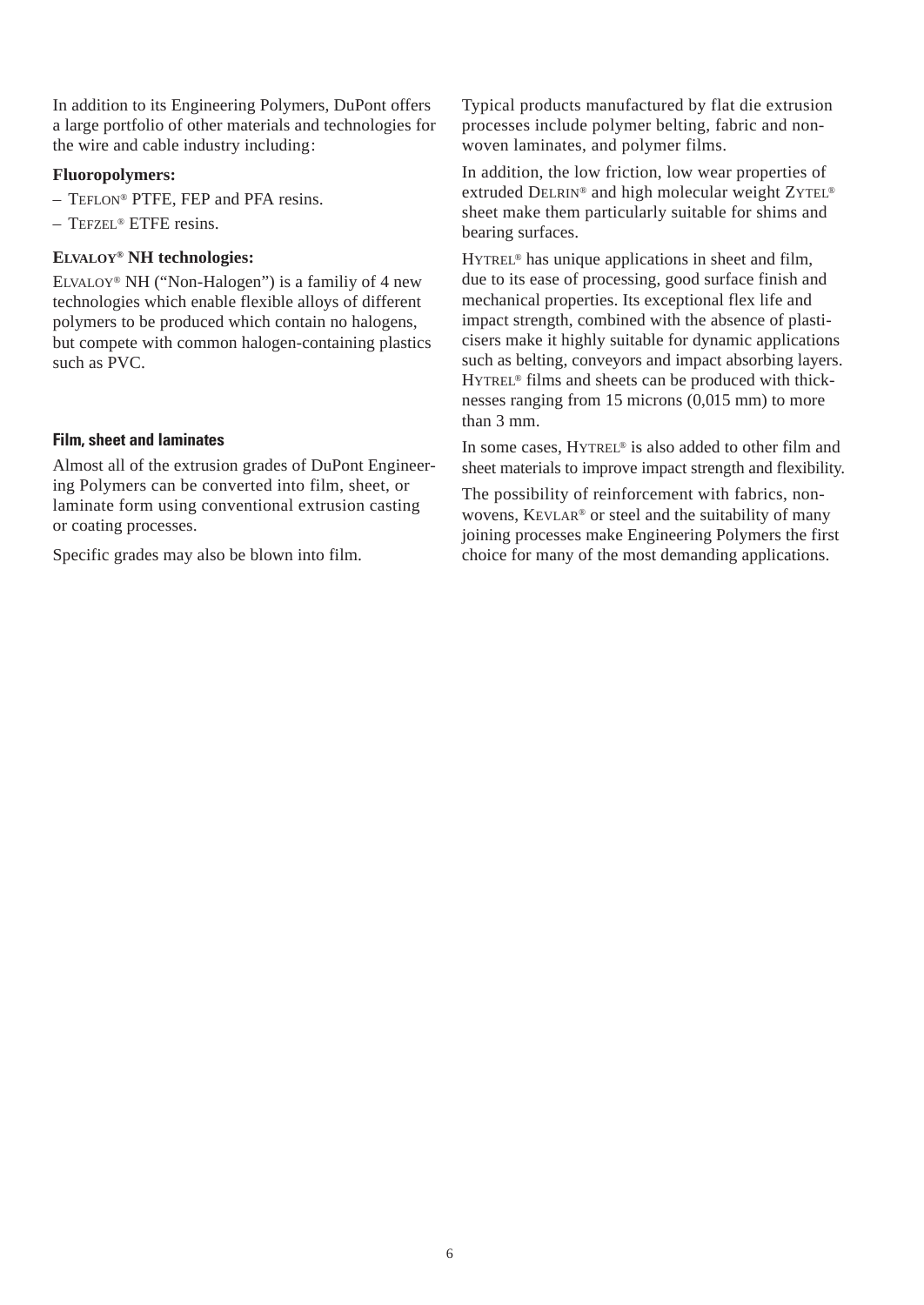# **Compositions**

| <b>Designation</b>                                                                                                                                                                                                                                                                                                                                                                                                                                                     | <b>Description</b>                                                                                                                                                                                                                                                                                                                                                                                                                                                                                                                                                                                                                                                                                                                                               | <b>Key Applications</b>                                                                                                                                                                                                                                                                                                                                                                                                                                                                                                                                                                                                                                                                                                                                                                                                                                                                                                                                                                     |
|------------------------------------------------------------------------------------------------------------------------------------------------------------------------------------------------------------------------------------------------------------------------------------------------------------------------------------------------------------------------------------------------------------------------------------------------------------------------|------------------------------------------------------------------------------------------------------------------------------------------------------------------------------------------------------------------------------------------------------------------------------------------------------------------------------------------------------------------------------------------------------------------------------------------------------------------------------------------------------------------------------------------------------------------------------------------------------------------------------------------------------------------------------------------------------------------------------------------------------------------|---------------------------------------------------------------------------------------------------------------------------------------------------------------------------------------------------------------------------------------------------------------------------------------------------------------------------------------------------------------------------------------------------------------------------------------------------------------------------------------------------------------------------------------------------------------------------------------------------------------------------------------------------------------------------------------------------------------------------------------------------------------------------------------------------------------------------------------------------------------------------------------------------------------------------------------------------------------------------------------------|
| <b>CRASTIN® PBT</b><br>CRASTIN <sup>®</sup> 6129<br>CRASTIN <sup>®</sup> 6130<br>CRASTIN <sup>®</sup> S600F10<br>CRASTIN <sup>®</sup> CE1085<br>CRASTIN <sup>®</sup> ST820<br>CRASTIN® BM6450XD BK<br>CRASTIN® SK605<br>CRASTIN® SK608<br>CRASTIN <sup>®</sup> SK609                                                                                                                                                                                                   | thermoplastic polyester resin<br>Medium viscosity<br>Low-medium viscosity<br>Medium viscosity<br>Medium viscosity, hydrolysis resistant<br>High viscosity, supertough<br>Ultra-high viscosity, supertough<br>30% glass fibre reinforced<br>45% glass fibre reinforced<br>50% glass fibre reinforced                                                                                                                                                                                                                                                                                                                                                                                                                                                              | p. 8<br>Tubing, monofilaments, stock shapes (rods, plates, tubes etc), sheeting<br>Tubing, monofilaments, stock shapes (rods, plates, tubes etc), sheeting<br>Tubing, monofilaments, stock shapes (rods, plates, tubes etc), sheeting<br>Loose tubes for fibre optic cables<br>Profiles, tubing, pipes<br>Profiles, pipes,<br>Profiles, tubing, pipes<br>Profiles, tubing, pipes<br>Profiles, tubing, pipes                                                                                                                                                                                                                                                                                                                                                                                                                                                                                                                                                                                 |
| <b>DELRIN®</b><br>DELRIN <sup>®</sup> 111P<br>DELRIN <sup>®</sup> DE7031                                                                                                                                                                                                                                                                                                                                                                                               | acetal resin<br>High viscosity acetal<br>High viscosity acetal                                                                                                                                                                                                                                                                                                                                                                                                                                                                                                                                                                                                                                                                                                   | p. 20<br>Small tubes<br>Stock shapes (rods, plates, tubes etc)                                                                                                                                                                                                                                                                                                                                                                                                                                                                                                                                                                                                                                                                                                                                                                                                                                                                                                                              |
| <b>HYTREL<sup>®</sup></b><br>HYTREL® G3548L<br>HYTREL <sup>®</sup> 4056<br>HYTREL <sup>®</sup> G4074<br>HYTREL® G4078<br>HYTREL <sup>®</sup> G4774                                                                                                                                                                                                                                                                                                                     | thermoplastic polyester elastomer<br>Very low modulus<br>Low modulus, high performance (mechanical properties)<br>Low modulus (heat stabilised)<br>Low modulus<br>Low-medium modulus (heat stabillsed)                                                                                                                                                                                                                                                                                                                                                                                                                                                                                                                                                           | p. 10<br>Thin films, sheeting, PVC co-extrusion<br>Hoses covers and liners, PVC co-extrusion<br>Profiles, tubing, hose covers and liners, wire and cable, film and sheeting<br>Profiles, tubing, hose covers and liners, wire and cable, film and sheeting,<br>PVC co-extrusion<br>Profiles, hose mandrels, tubing, hose covers and liners, wire and cable, film and                                                                                                                                                                                                                                                                                                                                                                                                                                                                                                                                                                                                                        |
| HYTREL® G5544                                                                                                                                                                                                                                                                                                                                                                                                                                                          | Medium modulus (heat stabilised)                                                                                                                                                                                                                                                                                                                                                                                                                                                                                                                                                                                                                                                                                                                                 | sheeting<br>Profiles, hose mandrels, tubing, hose covers and liners, wire and cable, film and<br>sheeting                                                                                                                                                                                                                                                                                                                                                                                                                                                                                                                                                                                                                                                                                                                                                                                                                                                                                   |
| HYTREL <sup>®</sup> 5556<br>HYTREL <sup>®</sup> 5586<br>HYTREL <sup>®</sup> 6356<br>HYTREL <sup>®</sup> 6358<br>HYTREL <sup>®</sup> 7246<br>HYTREL <sup>®</sup> 7248<br>HYTREL <sup>®</sup> 8238<br>HYTREL <sup>®</sup> HTR4275 BK<br>HYTREL <sup>®</sup> HTR5612 BK<br>HYTREL <sup>®</sup> HTR6108<br>HYTREL <sup>®</sup> HTR8068<br>HYTREL <sup>®</sup> HTR8163HV BK<br>HYTREL <sup>®</sup> HTR8223 BK<br>HYTREL <sup>®</sup> HTR8241<br>HYTREL <sup>®</sup> HTR8303 | Medium modulus, high performance (mechanical properties)<br>High viscosity version of 5556<br>Medium-high modulus, high performance (mechanical properties)<br>Medium-high modulus (heat stabilised)<br>High modulus, high performance (mechanical properties)<br>High modulus<br>Very high modulus<br>Medium modulus, high viscosity (heat stabilised)<br>Medium modulus, high viscosity (heat stabilised)<br>Medium modulus (low permeability to oils, fuels and plasticisers)<br>Low-medium modulus (flame retardant: UL94 VO at 1,5 mm)<br>Medium-high modulus, Medium viscosity (heat stabilised)<br>Medium modulus, high viscosity (heat stabilised)<br>High viscosity version of 6356<br>High viscosity (excellent heat ageing and hydrolysis resistance) | Profiles, tubing, hose covers and liners, monofilaments, wire and cable, film and<br>sheeting<br>Profiles, tubing, hose covers and liners<br>Tubing, hose covers and liners, monofilaments, wire and cable, film and sheeting<br>Tubing, hose covers and liners, monofilaments, wire and cable, film and sheeting<br>Tubing, hose covers and liners, monofilaments, wire and cable, film and sheeting<br>Tubing, hose covers and liners, monofilaments, wire and cable, film and sheeting<br>Monofilaments, wire and cable, film and sheeting<br>Profiles, large diameter tubing, blown film and sheeting<br>Profiles, large diameter tubing, blown film and sheeting<br>PVC co-extrusion, petrocheminal and containment liners<br>Tubing, hose covers, wire and cable, sheeting<br>Aire brake tubing, high temperature automotive tubing<br>Profiles, large diameter tubing, blown film and sheeting<br>Hose mandrels, tubing, hose liners, sheeting<br>High temperature automotive wiring |
| ZYTEL <sup>®</sup> PA66<br>ZYTEL <sup>®</sup> 101L<br>ZYTEL <sup>®</sup> 103HSL<br>ZYTEL <sup>®</sup> E40<br>ZYTEL <sup>®</sup> E42A<br>ZYTEL <sup>®</sup> E50<br>ZYTEL <sup>®</sup> E51HSB<br>ZYTEL <sup>®</sup> E53<br>ZYTEL <sup>®</sup> 408<br>ZYTEL <sup>®</sup> 450<br>ZYTEL <sup>®</sup> 490<br>ZYTEL <sup>®</sup> ST801<br>ZYTEL <sup>®</sup> EFE8073                                                                                                          | nylon resin<br>Medium viscosity<br>Medium viscosity, heat stabilised PA66<br>High viscosity (RV 95-150)<br>High viscosity (RV 180-310)<br>High viscosity (RV 240-470)<br>High viscosity, heat stabillsed (RV = 240-470)<br>High viscosity ( $RV = 470-600$ )<br>Toughened<br>Toughened<br>Toughened<br>Toughened<br>High viscosity, supertough                                                                                                                                                                                                                                                                                                                                                                                                                   | p. 14<br>Abrasion resistant wire and cable<br>Abrasion resistant wire and cable<br>Monofilaments, stock shapes (rods, plates, tubes etc), wire and cable, sheeting<br>Monofilaments, stock shapes (rods, plates, tubes etc), wire and cable, sheeting<br>Monofilaments, stock shapes (rods, plates, tubes etc), pipes, sheeting<br>Monofilaments, stock shapes (rods, plates, tubes etc), pipes, sheeting<br>Profiles, monofilaments, stock shapes (rods, plates, tubes etc), pipes, sheeting<br>Tubing, push-pull cables, wire and cable<br>Tubing, push-pull cables, wire and cable<br>Tubing, push-pull cables, wire and cable<br>Push-pull cables<br>Profiles, tubing, push-pull cables                                                                                                                                                                                                                                                                                                 |
| <b>ZYTEL<sup>®</sup> PA6</b><br>ZYTEL <sup>®</sup> 7300T<br>ZYTEL <sup>®</sup> ST7301<br>ZYTEL® ST811HS                                                                                                                                                                                                                                                                                                                                                                | nylon resin<br>Toughened<br>Supertough<br>Plasticised, heat stabilised, supertough                                                                                                                                                                                                                                                                                                                                                                                                                                                                                                                                                                                                                                                                               | p. 17<br>Tubing, wire and cable<br>Tubing, wire and cable<br>Flexible tubing, hose covers                                                                                                                                                                                                                                                                                                                                                                                                                                                                                                                                                                                                                                                                                                                                                                                                                                                                                                   |
| ZYTEL <sup>®</sup> PA612<br>ZYTEL <sup>®</sup> 158<br>ZYTEL <sup>®</sup> 159L                                                                                                                                                                                                                                                                                                                                                                                          | nylon resin<br>Medium viscosity<br>High viscosity                                                                                                                                                                                                                                                                                                                                                                                                                                                                                                                                                                                                                                                                                                                | p. 18<br>Tubing, monofilaments, wire and cable, film<br>Tubing, monofilaments, wire and cable, film<br>p. 19                                                                                                                                                                                                                                                                                                                                                                                                                                                                                                                                                                                                                                                                                                                                                                                                                                                                                |
| <b>ZYTEL<sup>®</sup></b><br>ZYTEL <sup>®</sup> FN714<br>ZYTEL <sup>®</sup> FN718<br>ZYTEL <sup>®</sup> FN727                                                                                                                                                                                                                                                                                                                                                           | speciality nylon resin<br>PA66 based flexible nylon alloy<br>PA66 based flexible nylon alloy<br>PA6 based flexible nylon alloy                                                                                                                                                                                                                                                                                                                                                                                                                                                                                                                                                                                                                                   | Tubing, wire and cable<br>Tubing, wire and cable<br>Automotive air conditioning hose                                                                                                                                                                                                                                                                                                                                                                                                                                                                                                                                                                                                                                                                                                                                                                                                                                                                                                        |

 $\overline{a}$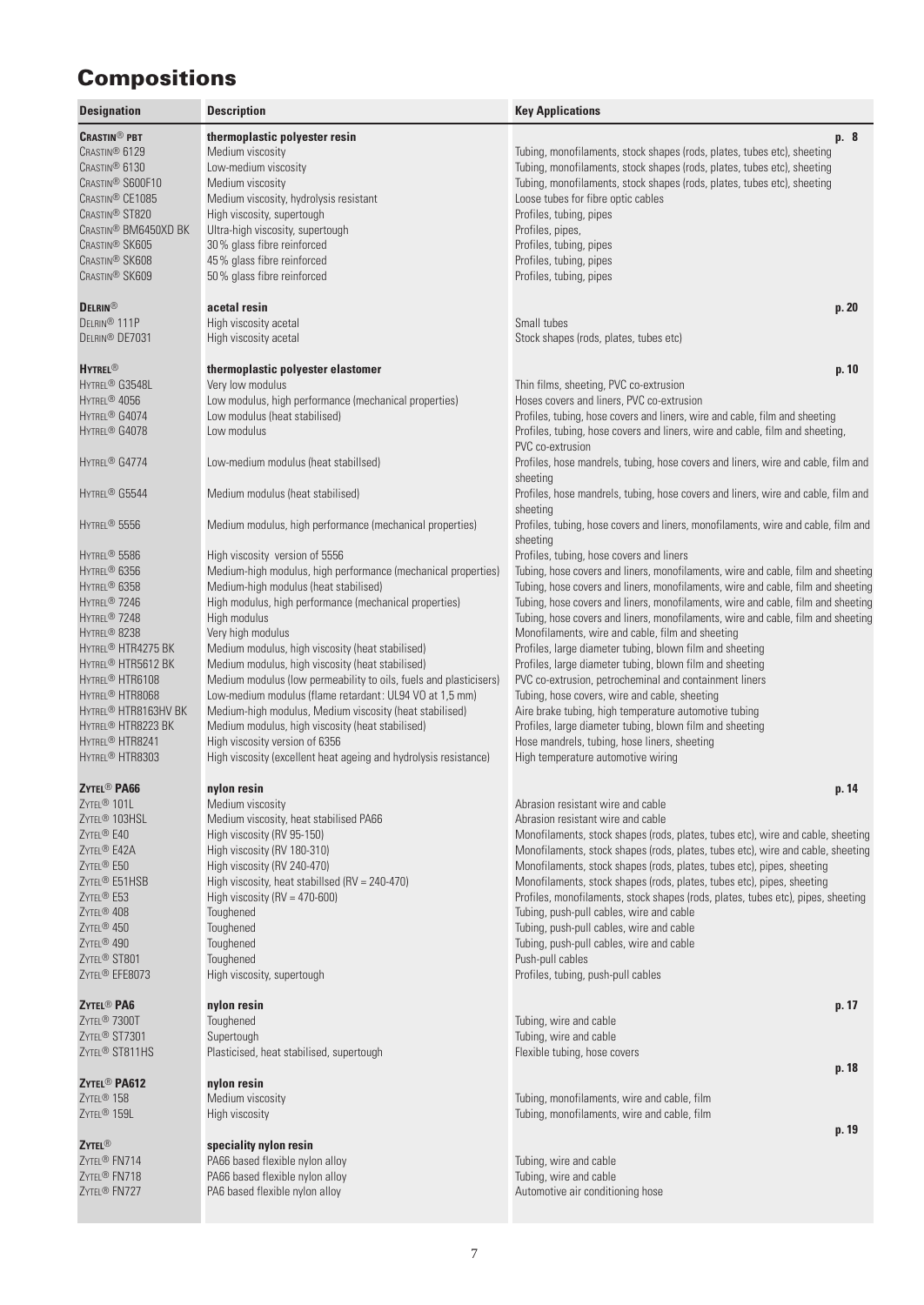# **Properties of non-flame retardant CRASTIN**® **PBT grades**

|                | conditions<br><b>Property</b>                                                                                     | Test ISO test<br>method                                                   | <b>Units</b>                 | <b>CRASTIN®</b><br>6129             | <b>CRASTIN®</b><br>6130        | <b>CRASTIN®</b><br><b>S600F10</b> | <b>CRASTIN®</b><br><b>CE1085</b> |
|----------------|-------------------------------------------------------------------------------------------------------------------|---------------------------------------------------------------------------|------------------------------|-------------------------------------|--------------------------------|-----------------------------------|----------------------------------|
|                | $23^{\circ}$ C<br>Yield stress                                                                                    | $527 - 1/2$                                                               | <b>MPa</b>                   | 58                                  | 58                             | 58                                | 58                               |
|                | Yield strain<br>$23^{\circ}$ C                                                                                    | $527 - 1/2$                                                               | $\%$                         | 3,6                                 | 3,6                            | 3,6                               | 3,6                              |
| MECHANICAL     | Tensile modulus<br>$1$ mm/min                                                                                     | $527 - 1/2$                                                               | MPa                          | 2700                                | 2700                           | 2700                              | 2700                             |
|                | 1 <sub>h</sub><br>Tensile creep modulus<br>1000 h                                                                 | 899                                                                       | MPa                          | 2600<br>1800                        | 2600<br>1800                   | 2600<br>1800                      |                                  |
|                | Flexural strength                                                                                                 | 178                                                                       | <b>MPa</b>                   | 85                                  | 85                             | 85                                |                                  |
|                | $23^{\circ}$ C<br>Charpy impact strength (notched)<br>$-30^{\circ}$ C                                             | 179/1eA                                                                   | kJ/m <sup>2</sup>            | 4<br>4                              | 5                              | $\overline{4}$<br>$\overline{4}$  |                                  |
|                | $23^{\circ}$ C<br>Charpy impact strength (unnotched)<br>$-30^{\circ}$ C                                           | 179/1eU                                                                   | kJ/m <sup>2</sup>            | <b>NB</b><br><b>NB</b>              |                                | <b>NB</b><br><b>NB</b>            |                                  |
|                | Melting temperature, by DSC<br>10°K/min                                                                           | 3146 C                                                                    | $^{\circ}C$                  | 225                                 | 225                            | 225                               | 225                              |
|                | Temperature of deflection under load<br>0,45 MPa<br>1,8 MPa<br>5,0 MPa                                            | 75                                                                        | $^{\circ}C$                  | 160<br>60<br>$\ast$                 | 160<br>60<br>$\ast$            | 160<br>60<br>$\ast$               | 160<br>60                        |
|                | Coefficient of linear<br>parallel (in flow direction)<br>thermal expansion<br>normal (perpendicular to flow)      | 11359-1/-2                                                                | $10^{-4}$ / $\rm ^{\circ}$ K | 1,3<br>1,3                          | 1,3<br>1,3                     | 1,3<br>1,3                        | 1,3<br>1,3                       |
|                | Thermal conductivity                                                                                              | DIN 51046                                                                 | W/(mK)                       | 0,25                                | 0,25                           | 0,25                              |                                  |
|                | Vicat softening temperature<br>50 K/h; 10 N<br>50 K/h; 50 N                                                       | 306                                                                       | $^{\circ}C$                  | 215<br>175                          | 215<br>175                     | 215<br>175                        |                                  |
| <b>THERMAL</b> | Relative temperature index<br>$3,0$ mm<br>• electrical<br>• mechanical with impact<br>• mechanical without impact | <b>UL 746B</b>                                                            | $^{\circ}C$                  | 75<br>75<br>75                      |                                | 130<br>115<br>120                 |                                  |
|                | Flammability<br>$0,75$ mm<br>$1.5 \text{ mm}$<br>$1.5 \text{ mm}$<br>$1.5 \text{ mm}$<br>$1,5 \text{ mm}$         | UL 94/IEC 60695<br>UL 94/IEC 60695<br>ASTM D635<br>ASTM D635<br>ASTM D635 | cm/min<br>S<br>mm            | HB<br>HB<br>2,6<br>$\ast$<br>$\ast$ | HB<br>HB<br>2,6<br>$\ast$<br>* | HB<br>HB<br>2,6<br>$\ast$<br>*    | HB<br>HB                         |
|                | Oxygen index                                                                                                      | 4589                                                                      | $\%$                         | 22                                  | 22                             | 22                                | 22                               |
|                | Glow wire flammability<br>$3 \text{ mm}$                                                                          | IEC 60695-2-1                                                             | $^{\circ}$ C                 | 750                                 | 750                            | 750                               | 750                              |
|                | Surface resistivity<br>1 <sub>mm</sub>                                                                            | IEC 60093                                                                 | ohm                          | $10^{15}$                           | $10^{15}$                      | $10^{15}$                         | $>10^{14}$                       |
|                | Volume resistivity<br>1 <sub>mm</sub>                                                                             | IEC 60093                                                                 | ohm·m                        | $>10^{13}$                          | $>10^{13}$                     | $>10^{13}$                        | $>10^{14}$                       |
| ELECTRICAL     | Electrolytical corrosion                                                                                          | <b>IEC 60426</b>                                                          | rating                       | A1                                  | A1                             | A1                                |                                  |
|                | Comparative tracking index<br>$CTI, >3$ mm<br>$CTI-M$ , $>3$ mm                                                   | IEC 60112                                                                 | V                            | $>600$<br>350 M                     | >600<br>350 M                  | $>600$<br>350 M                   | 600<br>350 M                     |
|                | Density                                                                                                           | 1183                                                                      | kg/m <sup>3</sup>            | 1310                                | 1310                           | 1310                              | 1310                             |
|                | Humidity absorption<br>23°C, 50% RH                                                                               | Similar to 62                                                             | $\%$                         | 0,20                                | 0,20                           | 0,20                              | 0,20                             |
| <b>OTHERS</b>  | Saturation, immersed<br>Water absorption                                                                          | Similar to 62                                                             | $\%$                         | 0,50                                | 0,50                           | 0,50                              | 0,50                             |
|                | <b>Ball indentation hardness</b><br>H 358/30<br>H 961/30                                                          | 2039-1                                                                    | <b>MPa</b>                   | 139                                 | 139                            | 139                               |                                  |
|                | Processing temperature range                                                                                      |                                                                           | °C                           | 230-240                             | 230-240                        | 230-240                           |                                  |
| PROCESSING     | Melt mass-flow rate<br>250°C/2,16 kg                                                                              | 1133                                                                      | $g/10$ min                   | 7,4-10,8                            | 13,4-17,4                      | $8 - 12$                          |                                  |
|                | Shrinkage range (extrusion)                                                                                       |                                                                           | $\%$                         | $2 - 3$                             | $2 - 3$                        | $2 - 3$                           |                                  |
|                | * Properties are not applicable for this material.<br>1) Annealed.                                                |                                                                           |                              |                                     |                                |                                   |                                  |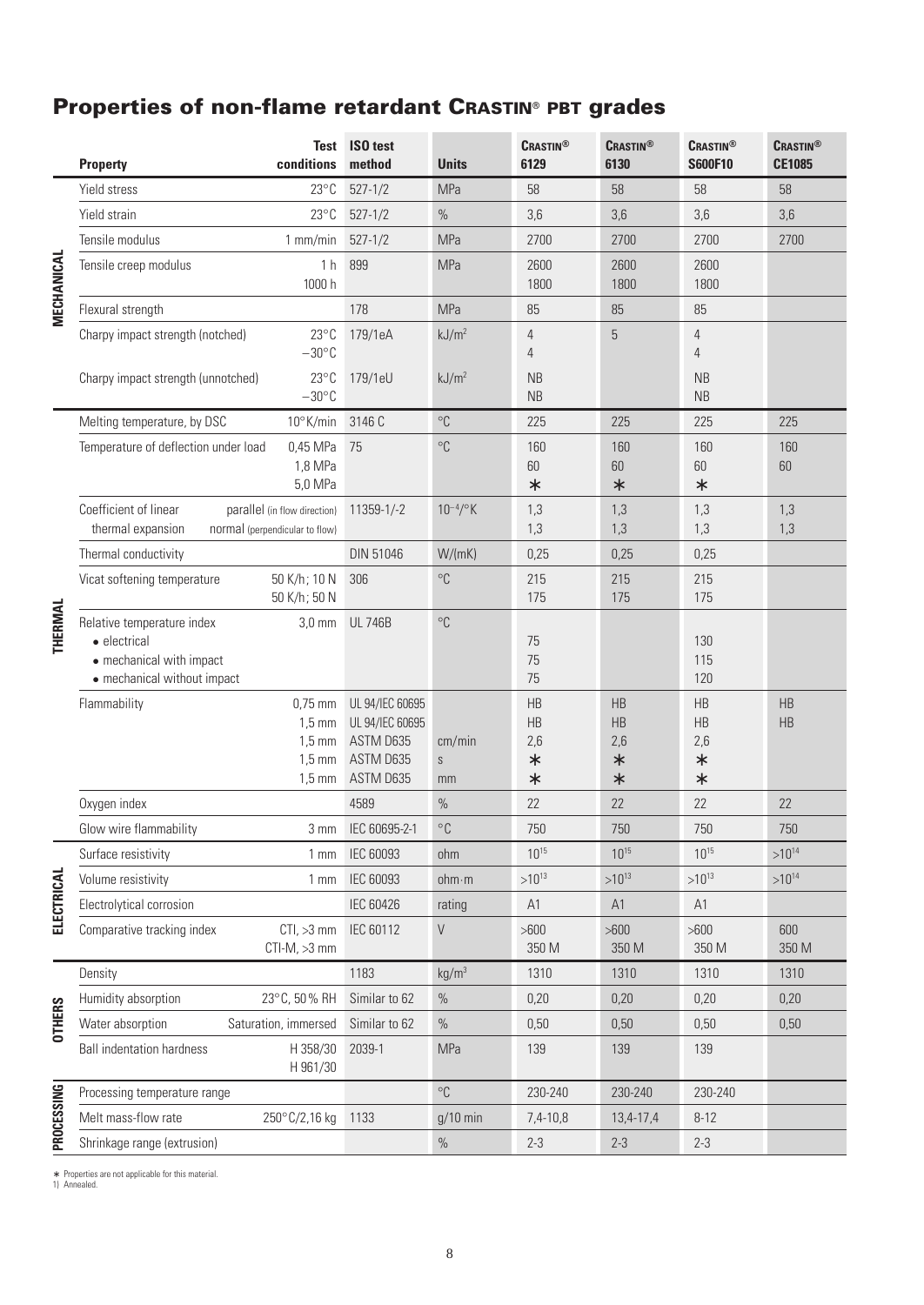| <b>CRASTIN®</b><br><b>ST820</b> | <b>CRASTIN®</b><br><b>BM6450XD BK</b> | <b>CRASTIN®</b><br><b>SK605</b>     | <b>CRASTIN®</b><br><b>SK608</b>     | <b>CRASTIN®</b><br><b>SK609</b>     |
|---------------------------------|---------------------------------------|-------------------------------------|-------------------------------------|-------------------------------------|
| 35                              | 33                                    | $\ast$                              | $\ast$                              | $\ast$                              |
| 9                               | 11                                    | *                                   | $\ast$                              | $\ast$                              |
| 1600                            | 1500                                  | 10000                               | 15000                               | 16000                               |
|                                 |                                       | 9000<br>6600                        |                                     | 15000<br>11600                      |
| 67                              | 50                                    | 210                                 | 255                                 | 270                                 |
| 85<br>13<br><b>NB</b><br>NB     | 110                                   | 12<br>11<br>70<br>80                | 63<br>70                            | 11,5<br>12,2<br>52<br>68            |
| 225                             | 220                                   | 225                                 | 225                                 | 225                                 |
| 105<br>50<br>$\ast$             | $135^{11}$<br>50 <sup>1</sup>         | 220<br>205<br>180                   | 220<br>210<br>190                   | 222<br>215<br>196                   |
| 1,9<br>1,9                      |                                       | 0,3<br>0,9                          | 0,2<br>0,8                          | 0,2<br>$0,8$                        |
|                                 |                                       | 0,28                                | 0,32                                | 0,33                                |
| 215<br>125                      |                                       | 220<br>213                          | 220<br>215                          | 220<br>215                          |
|                                 |                                       | 130<br>130<br>130                   |                                     | 130<br>125<br>130                   |
| HB<br>4,6<br>$\ast$<br>$\ast$   |                                       | HB<br>HB<br>3,0<br>$\ast$<br>$\ast$ | HB<br>HB<br>2,5<br>$\ast$<br>$\ast$ | HB<br>HB<br>2,4<br>$\ast$<br>$\ast$ |
|                                 |                                       | 19                                  | 20                                  | 20                                  |
| 700                             |                                       | 750                                 | 750                                 | 750                                 |
| $>10^{15}$                      |                                       | $>10^{14}$                          | $>10^{14}$                          | $>10^{14}$                          |
| $>10^{13}$                      |                                       | $>10^{14}$                          | $>10^{14}$                          | $>10^{14}$                          |
|                                 |                                       | A1                                  | A1                                  | A1                                  |
| >600<br>$>600$ M                |                                       | 450<br>200 M                        | 475<br>200 M                        | 500<br>200 M                        |
| 1210                            | 1210                                  | 1530                                | 1670                                | 1710                                |
| 0,12                            |                                       | 0,13                                | 0,11                                | 0,10                                |
| 0,31                            |                                       | 0,37                                | 0,27                                | 0,25                                |
| 78                              |                                       | 200                                 | 222                                 | 230                                 |
|                                 | 240-260                               |                                     |                                     |                                     |
|                                 |                                       |                                     |                                     |                                     |
|                                 | $2 - 3$                               |                                     |                                     |                                     |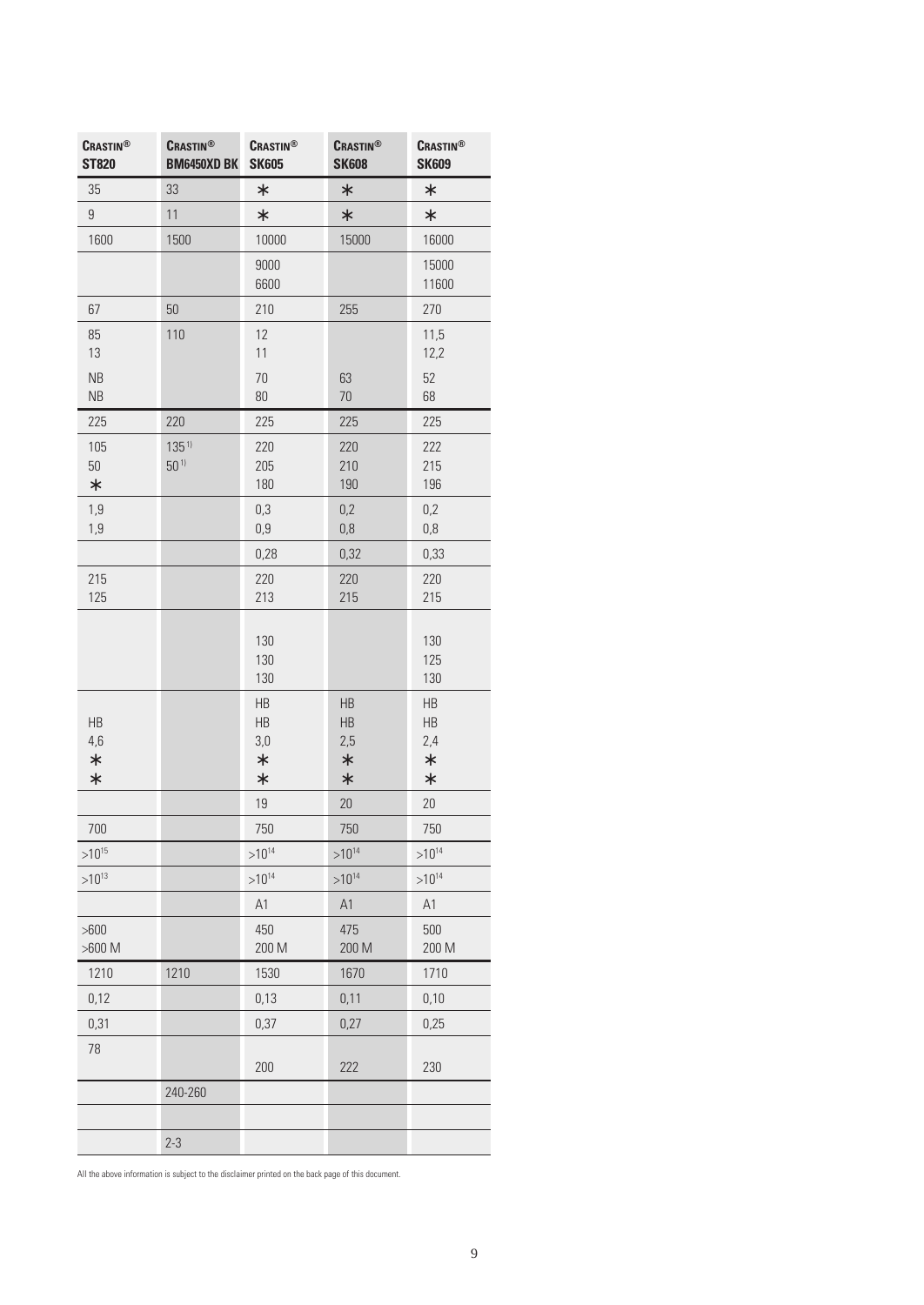# **Typical properties of HYTREL**® **thermoplastic polyester elastomers**

|               | Stress at break (tensile) <sup>2)</sup>       |                                            |                   | <b>Units</b>                 | G3548L                     | 4056            | G4074           | G4078W          |
|---------------|-----------------------------------------------|--------------------------------------------|-------------------|------------------------------|----------------------------|-----------------|-----------------|-----------------|
|               |                                               | 50 mm/min                                  | $527 - 1/2$       | <b>MPa</b>                   | 10                         | 30              | 21              | 17              |
|               | Strain at break (tensile) <sup>2)</sup>       | $50 \text{ mm/min}$                        | $527 - 1/2$       | $\%$                         | 200                        | 420             | 340             | 310             |
|               | Stress at 5% strain                           | $50$ mm/min                                | $527 - 1/2$       | <b>MPa</b>                   | 1.7                        | 2,4             | 2,4             | 3,0             |
| MECHANICAL    | Stress at 10% strain                          | 50 mm/min                                  | $527 - 1/2$       | <b>MPa</b>                   | 2,6                        | 3,6             | 3,8             | 4,5             |
|               | Tensile modulus                               | $1$ mm/min                                 | $527 - 1/2$       | <b>MPa</b>                   | 28                         | 53              | 55              | 51              |
|               | Flexural modulus                              | $-40^{\circ}$ C<br>$23^{\circ}$ C<br>100°C | 178               | <b>MPa</b>                   | 62<br>32<br>$\overline{7}$ | 155<br>62<br>27 | 207<br>60<br>33 | 166<br>66<br>16 |
|               | Melting temperature, by DSC                   | 10°K/min                                   | 3146 C            | $^{\circ}$ C                 | 156                        | 154             | 170             | 170             |
| THERMAL       | Temperature of deflection under load          | 0,45 MPa<br>1,8 MPa                        | 75                | $^{\circ}C$<br>$^{\circ}C$   | N/A<br>N/A                 | 50<br>N/A       | 50<br>N/A       | 50<br>N/A       |
|               | Vicat softening temperature                   | 10N                                        | 306               | $^{\circ}C$                  | 75                         | 108             | 110             | 120             |
|               | Density                                       |                                            | 1183              | kg/m <sup>3</sup>            | 1150                       | 1170            | 1180            | 1180            |
|               | Water absorption                              | Saturation, immersed                       | Similar to 62     | $\frac{0}{0}$                | 5,0                        | 0,7             | 3,7             | 5,4             |
|               | Hardness, durometer D                         | Max. reading<br>15s                        | ASTM D2240<br>868 | points                       | 35<br>26                   | 40<br>34        | 40<br>34        | 40<br>34        |
| <b>OTHERS</b> | Initial tear resistance                       | 2 mm, die C                                | 34                | kN/m                         | 51                         | 101             | 81              | 88              |
|               | Resistance to flex cut growth, Ross [pierced] |                                            |                   | Cycles to<br>$5 \times$ cut  | $>10^{6}$                  | $>10^{6}$       | $>10^{6}$       | $>10^{6}$       |
|               | Abrasion resistance                           | Taber, CS-17 wheel<br>Taber, H-18 wheel    |                   | mg/1000 rev.                 | 30<br>310                  | 3<br>100        | 9<br>193        | 20<br>260       |
|               | Processing temperature range                  |                                            |                   | $^{\circ}C$                  | 165-185                    | 165-185         | 175-195         | 175-195         |
| PROCESSING    | Melt mass-flow rate                           | Temperature/Load                           | 1133              | $g/10$ min<br>$\degree$ C/kg | 10<br>190/2,16             | 5,3<br>190/2,16 | 5,2<br>190/2,16 | 5,3<br>190/2,16 |
|               | Shrinkage range (extrusion)                   |                                            |                   | $\frac{0}{0}$                | $1,8 \pm 0,5$              | $1,2 \pm 0,5$   | $1,8 \pm 0.5$   | $1,9 \pm 0,5$   |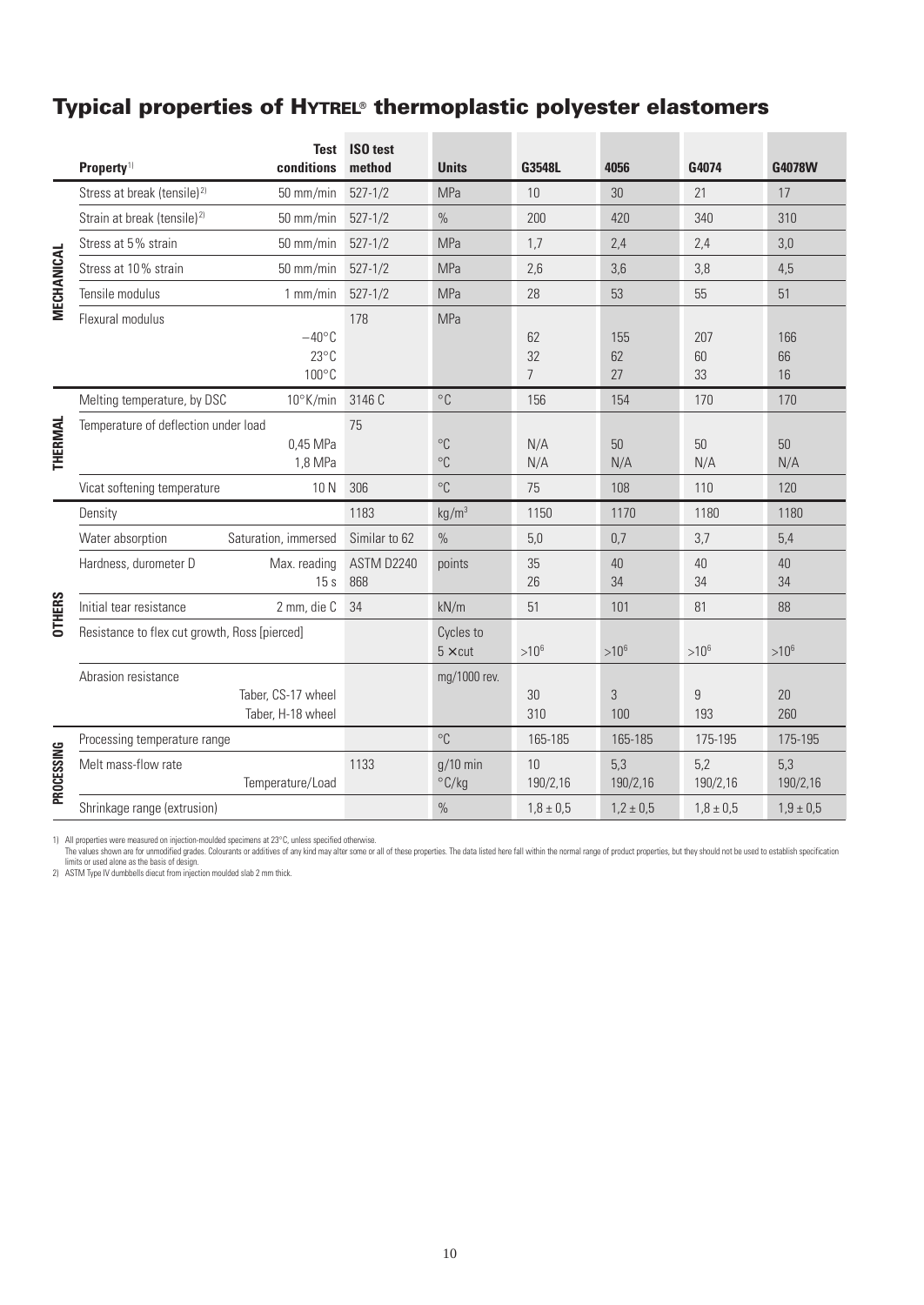| G4774            | G5544             | 5556              | 5586                    | 6356                 | 6358          | 7246               | 7248           | 8238                | <b>HTR4275 BK</b> |
|------------------|-------------------|-------------------|-------------------------|----------------------|---------------|--------------------|----------------|---------------------|-------------------|
| 20               | 35                | 42                | 40                      | 46                   | 41            | 53                 | 46             | 50                  | 40                |
| 275              | 480               | 500               | 500                     | 490                  | 420           | 450                | 350            | 400                 | 450               |
| 3,8              | 6,0               | 6,9               |                         | 12,0                 | 9             | 14,0               | 14,0           | 27,6                | 7,6               |
| $6,0$            | 10,5              | 10,3              | 11                      | 16,0                 | 13,1          | 20,0               | 20,0           | 30,3                | 10,3              |
| 108              | 185               | 180               | 180                     | 280                  | 280           | 525                | 525            | 1150                | 150               |
| 320<br>117<br>69 | 850<br>183<br>125 | 760<br>180<br>110 | 760<br>200<br>110       | 1800<br>296<br>150   | 1850<br>290   | 2410<br>527<br>207 | 2390<br>544    | 3030<br>1116<br>255 | 910<br>160<br>59  |
| 208              | 215               | 203               | 200                     | 211                  | 213           | 218                | 218            | 223                 | 196               |
| 65<br>45         | 100<br>45         | 70<br>45          | $70\,$<br>40            | 85<br>45             | 85<br>45      | 95<br>45           | 95<br>45       | 105<br>40           | 68<br>45          |
| 175              | 190               | 180               | 180                     | 195                  | 195           | 205                | 205            | 210                 | 174               |
| 1200             | 1220              | 1200              | 1200                    | 1220                 | 1220          | 1250               | 1250           | 1280                | 1160              |
| 4,1              | 2, 2              | 0,6               |                         | 0,6                  |               | 0,6                | 0,3            | 0,6                 | 0,6               |
| 47<br>43         | 55<br>50          | 55<br>52          | 55<br>52                | 63<br>58             | 63<br>58      | 72<br>68           | 72<br>68       | 82 (104R)<br>74     | 55<br>52          |
| 94               | 123               | 158               | 158                     | 175                  |               | 200                |                | 206                 | 163               |
| $>10^{6}$        | $8 \times 10^5$   | $5 \times 10^5$   |                         | $5 \times 10^5$      |               | $3 \times 10^4$    |                | N/A                 | $5 \times 10^4$   |
| 13<br>168        | 9<br>116          | 6<br>64           |                         | $\overline{7}$<br>77 |               | 13<br>47           |                | 9<br>20             | 20<br>227         |
| 210-225          | 215-230           | 210-225           | 210-225                 | 215-230              | 215-230       | 220-235            | 220-235        | 225-240             | 210-225           |
| 11<br>230/2,16   | 10<br>230/2,16    | 7,5<br>220/2,16   | $4,5 - 6,0$<br>220/2,16 | 8,5<br>230/2,16      | 9<br>230/2,16 | 12,5<br>240/2,16   | 13<br>240/2,16 | 12,5<br>240/2,16    | 1,8<br>230/2,16   |
| $2,6 \pm 0,5$    | $2,7 \pm 0,5$     | $2,4 \pm 0,5$     | $2,4 \pm 0,5$           | $2,6 \pm 0,5$        | $2,6 \pm 0,5$ | $2,7 \pm 0,5$      | $2,7 \pm 0,5$  | $2,8 \pm 0,5$       | $2,4 \pm 0,5$     |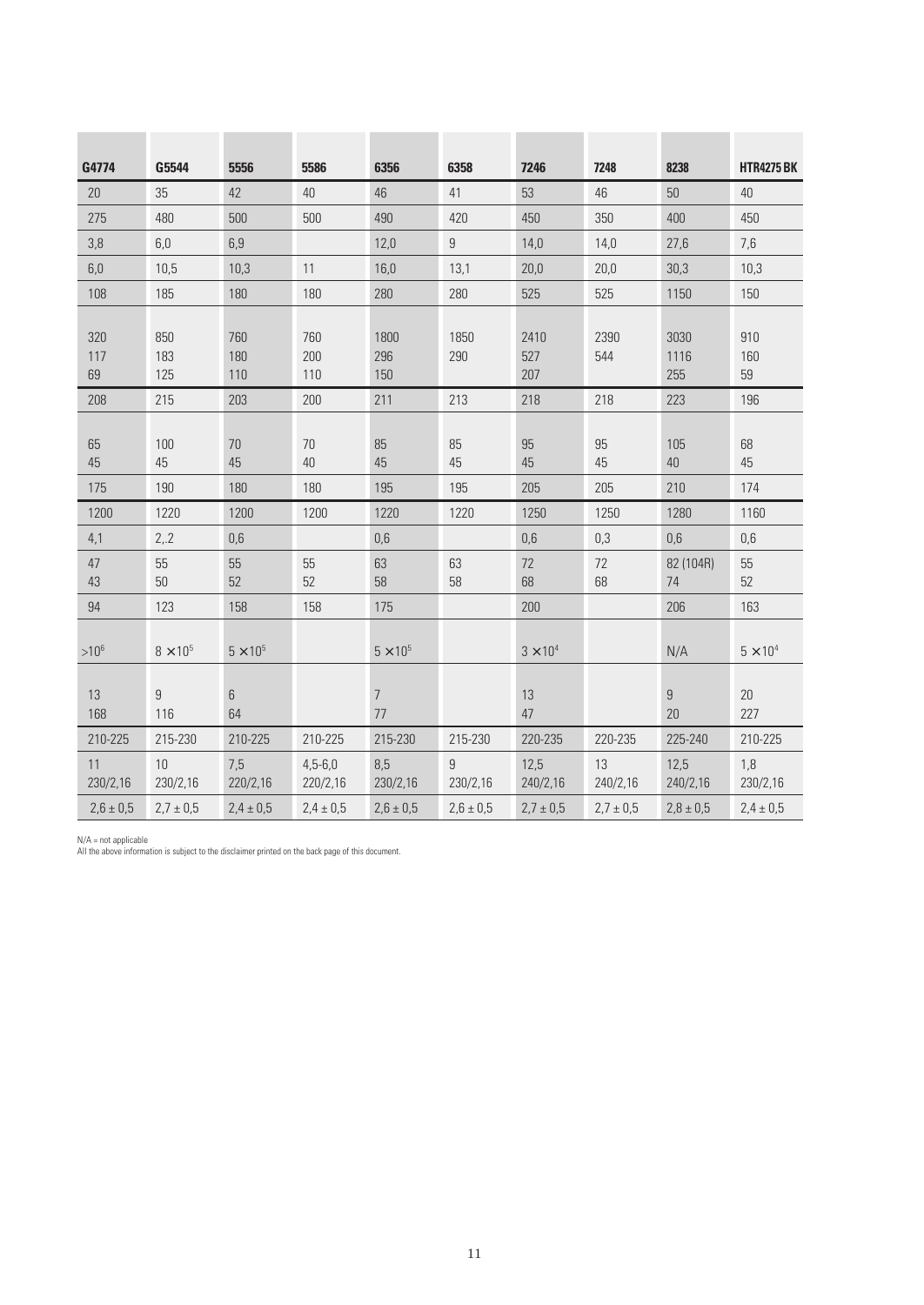# **Typical properties of HYTREL**® **thermoplastic polyester elastomers** (continued)

--

|                | Property <sup>1)</sup>                                                                                                                                                                                                                                                                                                                                                                                                                                            | conditions                                           | Test ISO test<br>method | <b>Units</b>                 | <b>HTR5612 BK</b> | <b>HTR6108</b> | <b>HTR8068</b>   | <b>HTR8163HV BK</b> |
|----------------|-------------------------------------------------------------------------------------------------------------------------------------------------------------------------------------------------------------------------------------------------------------------------------------------------------------------------------------------------------------------------------------------------------------------------------------------------------------------|------------------------------------------------------|-------------------------|------------------------------|-------------------|----------------|------------------|---------------------|
|                | Stress at break (tensile) <sup>2)</sup>                                                                                                                                                                                                                                                                                                                                                                                                                           | $50$ mm/min                                          | $527 - 1/2$             | <b>MPa</b>                   | 36                | 42             | 13               | 35                  |
|                | Strain at break (tensile) <sup>2)</sup>                                                                                                                                                                                                                                                                                                                                                                                                                           | $50 \text{ mm/min}$                                  | $527 - 1/2$             | $\frac{0}{0}$                | 450               | 400            | 240              | 280                 |
|                | Stress at 5% strain (tensile)                                                                                                                                                                                                                                                                                                                                                                                                                                     | $50 \text{ mm/min}$                                  | $527 - 1/2$             | <b>MPa</b>                   | 5,5               | 7,6            | 3,9              |                     |
|                | Stress at 10% strain (tensile)                                                                                                                                                                                                                                                                                                                                                                                                                                    | $50 \text{ mm/min}$                                  | $527 - 1/2$             | <b>MPa</b>                   | 8,3               | 9,7            | 5,2              |                     |
| MECHANICAL     | Tensile modulus                                                                                                                                                                                                                                                                                                                                                                                                                                                   | $1$ mm/min                                           | $527 - 1/2$             | <b>MPa</b>                   | 115               |                | 140              | 350                 |
|                | Flexural modulus                                                                                                                                                                                                                                                                                                                                                                                                                                                  | $-40^{\circ}$ C<br>$23^{\circ}$ C<br>$100^{\circ}$ C | 178                     | <b>MPa</b>                   | 510<br>134<br>46  | 186<br>59      | 650<br>174<br>50 |                     |
|                | Melting temperature, by DSC                                                                                                                                                                                                                                                                                                                                                                                                                                       | $10^{\circ}$ K/min                                   | 3146 C                  | $^{\circ}$ C                 | 201               | 168            | 169              | 210                 |
| <b>THERMAL</b> | Temperature of deflection under load                                                                                                                                                                                                                                                                                                                                                                                                                              | 0,45 MPa<br>1,8 MPa                                  | 75                      | $^{\circ}C$<br>$^{\circ}C$   | 55<br>45          |                |                  | 100                 |
|                | Vicat softening temperature                                                                                                                                                                                                                                                                                                                                                                                                                                       | Method A (10 N)<br>Method B (50 N)                   | 306                     | $^{\circ}C$                  | 155               | 148            | 110              | 195                 |
|                | Density                                                                                                                                                                                                                                                                                                                                                                                                                                                           |                                                      | 1183                    | kg/m <sup>3</sup>            | 1160              | 1240           | 1430             | 1230                |
|                | Water absorption                                                                                                                                                                                                                                                                                                                                                                                                                                                  | Saturation, immersed                                 | Similar to 62           | $\%$                         | 0,6               | 0,24           | 1,9              |                     |
|                | Hardness, durometer D                                                                                                                                                                                                                                                                                                                                                                                                                                             | Max. reading<br>15s                                  | ASTM D2240<br>868       | points                       | 50                | 60             | 46               | 62<br>62            |
| <b>OTHERS</b>  | Initial tear resistance                                                                                                                                                                                                                                                                                                                                                                                                                                           | 2 mm, die C                                          | 34                      | kN/m                         | 147               | 150            | 75               |                     |
|                | Resistance to flex cut growth, Ross [pierced]                                                                                                                                                                                                                                                                                                                                                                                                                     |                                                      |                         | Cycles to<br>$5 \times$ cut  | $6 \times 10^5$   |                |                  |                     |
|                | Abrasion resistance                                                                                                                                                                                                                                                                                                                                                                                                                                               | Taber, CS-17 wheel<br>Taber, H-18 wheel              |                         | mg/1000 rev.                 | 38<br>186         | 18<br>145      | 25               |                     |
|                | Processing temperature range                                                                                                                                                                                                                                                                                                                                                                                                                                      |                                                      |                         | $^{\circ}$ C                 | 205-220           | 175-195        | 175-195          | 220-230             |
| PROCESSING     | Melt mass-flow rate                                                                                                                                                                                                                                                                                                                                                                                                                                               | Temperature/Load                                     | 1133                    | $g/10$ min<br>$\degree$ C/kg | 3,0<br>230/2,16   | 5<br>190/2,16  | 4,6<br>190/2,16  | 5<br>230/2,16       |
|                | Shrinkage range (extrusion)                                                                                                                                                                                                                                                                                                                                                                                                                                       |                                                      |                         | $\frac{0}{0}$                | $2,4 \pm 0,5$     | $2,6 \pm 0,5$  | $1,9 \pm 0,5$    | $2,6 \pm 0,5$       |
|                | 1) All properties were measured on injection-moulded specimens at 23°C, unless specified otherwise.<br>The values shown are for unmodified grades. Colourants or additives of any kind may alter some or all of these properties. The data listed here fall within the normal range of product properties, but they should not be use<br>limits or used alone as the basis of design.<br>2) ASTM Type IV dumbbells diecut from injection moulded slab 2 mm thick. |                                                      |                         |                              |                   |                |                  |                     |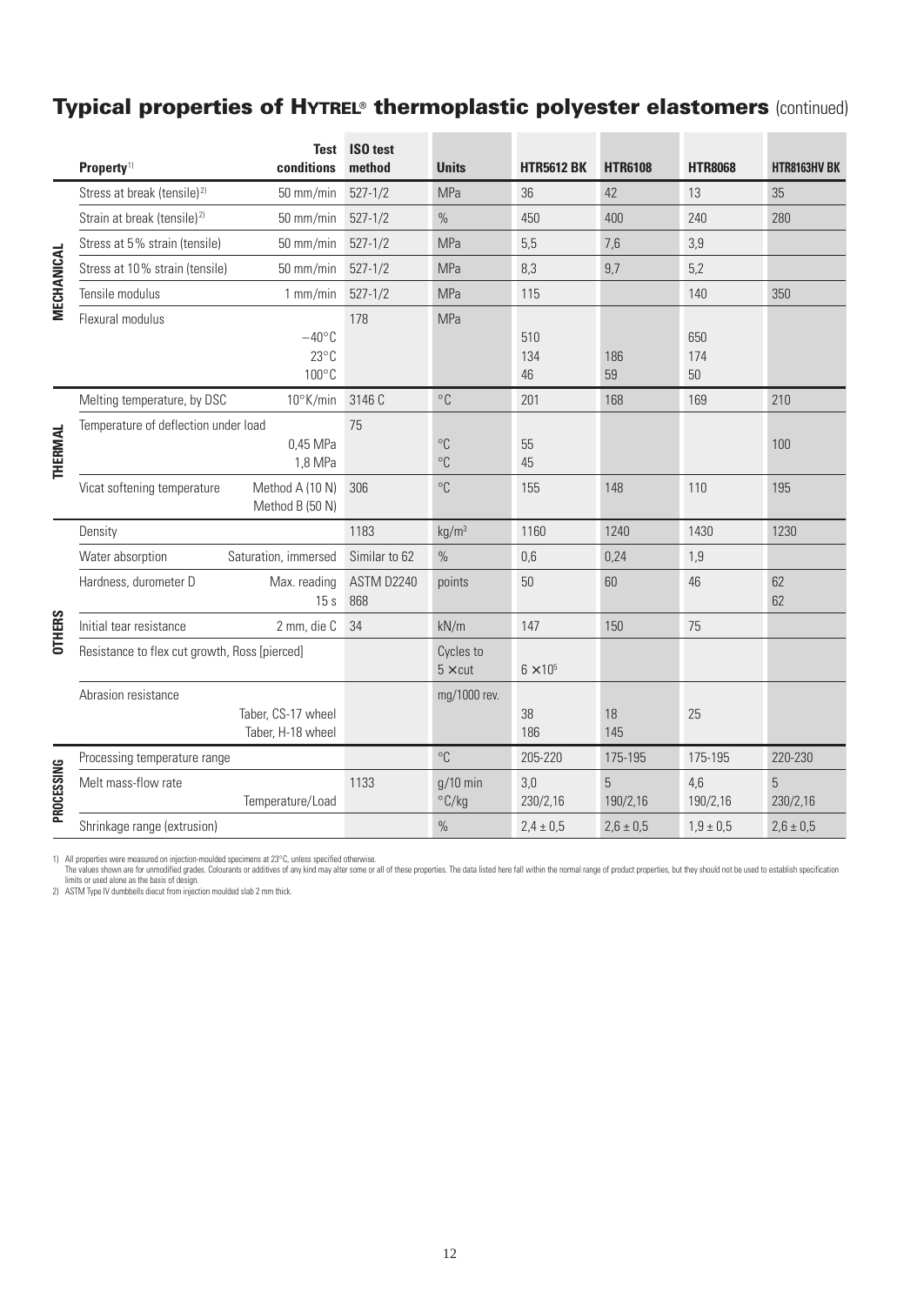| <b>HTR8223 BK</b> | <b>HTR8241</b>  | <b>HTR8303</b>     |
|-------------------|-----------------|--------------------|
| 25                | 29              | 25                 |
| 420               | 305             | 160                |
| 3,5               |                 |                    |
| 5,5               |                 |                    |
| 70                | 350             | 670                |
| 210<br>86<br>44   | 325             | 1200<br>750<br>125 |
| 192               | 209             | 221                |
|                   | 95              | 89                 |
| 153               | 110             | 210                |
| 1130              | 1230            | 1160               |
| 0,6               |                 | 0,4                |
| 45                | 63<br>62        | 64                 |
| 115               | 117             |                    |
| $>2\times 10^{6}$ |                 |                    |
| 15<br>105         |                 | 0,0249<br>0,1215   |
| 205-220           | 220-230         | 235-255            |
| 0,4<br>230/2,16   | 4,3<br>230/2,16 | 0,5<br>270/2,16    |
| $2,4 \pm 0,5$     | $2,6 \pm 0,5$   | $2.7 \pm 0.5$      |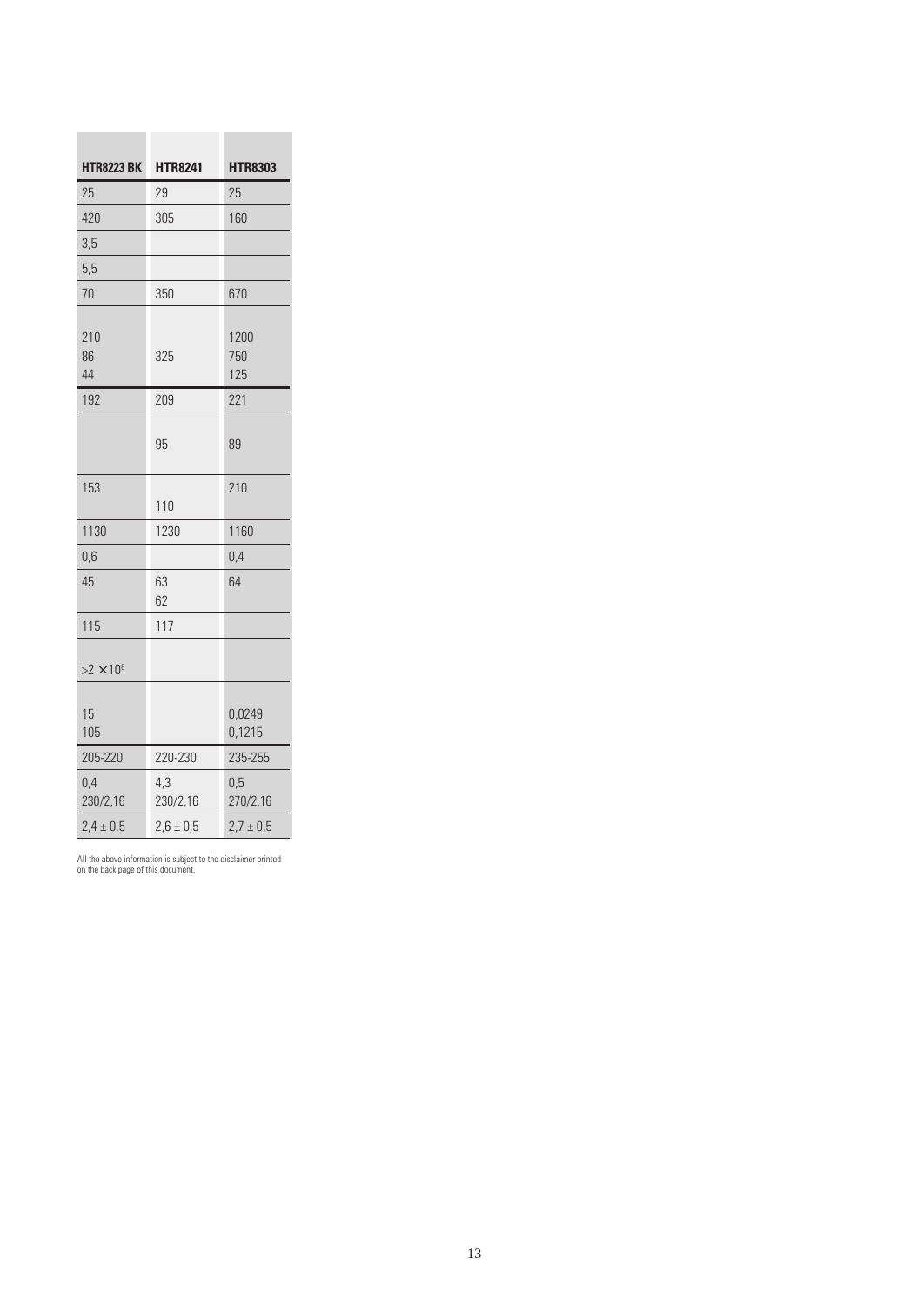# **Properties of ZYTEL**® **nylon resins**

|            |                                         |                                |                  |                   | <b>PA66</b>             |                | <b>PA66</b>               |                |
|------------|-----------------------------------------|--------------------------------|------------------|-------------------|-------------------------|----------------|---------------------------|----------------|
|            |                                         |                                | Test ISO test    |                   | ZYTEL <sup>®</sup> 101L |                | ZYTEL <sup>®</sup> 103HSL |                |
|            | <b>Property</b>                         | conditions                     | method           | <b>Units</b>      | <b>DAM</b>              | 50% RH         | <b>DAM</b>                | 50% RH         |
|            | Yield stress                            | $50$ mm/min                    | $527 - 1/2$      | MPa               | 83                      | 53             | 85                        | 54             |
|            | Yield strain                            | 50 mm/min                      | $527 - 1/2$      | $\%$              | 4,5                     | 25             | 4,4                       | 25             |
|            | Nominal strain at break                 | 50 mm/min                      | $527 - 1/2$      | $\%$              | 22                      | >50            | 20                        | >50            |
| MECHANICAL | Tensile modulus                         | $1$ mm/min                     | $527 - 1/2$      | <b>MPa</b>        | 3100                    | 1200           | 3100                      | 1250           |
|            | Charpy impact strength (notched)        | $23^{\circ}$ C                 | 179/eA           | kJ/m <sup>2</sup> | 5                       | 15             | 5                         | 14             |
|            |                                         | $-30^{\circ}$ C                |                  |                   | $\overline{4}$          | $\overline{4}$ | $\overline{4}$            | $\overline{4}$ |
|            | Charpy impact strength (unnotched)      | $23^{\circ}$ C                 | 179/eU           | kJ/m <sup>2</sup> | NB                      | NB             | <b>NB</b>                 | NB             |
|            |                                         | $-30^{\circ}$ C                |                  |                   | <b>NB</b>               | NB             | <b>NB</b>                 | <b>NB</b>      |
|            | Melting temperature, by DSC             | $10^{\circ}$ K/min             | 3146 C           | $^{\circ}C$       | 263                     |                | 263                       |                |
|            | Temperature of deflection under load    | 0,45 MPa                       | $75 - 1/2$       | $^{\circ}C$       | 200                     |                | 200                       |                |
|            |                                         | 1,8 MPa                        |                  |                   | 70                      |                | 70                        |                |
| THERMAL    | Vicat softening temperature             | 50 N                           | 306              | $^{\circ}C$       | 240                     |                | 240                       |                |
|            | Coefficient of linear thermal expansion | Parallel (in flow direction)   | 11359-1/-2       | $10^{-4}$ /°K     | 1,0                     |                | 1,0                       |                |
|            |                                         | Normal (perpendicular to flow) |                  |                   | 1,1                     |                | 1,1                       |                |
|            | Surface resistivity                     | $23^{\circ}$ C                 | <b>IEC 60093</b> | ohm               | $10^{12}$               | $>10^{15}$     | $10^{12}$                 | $10^{12}$      |
|            | Volume resistivity                      | $23^{\circ}$ C                 | <b>IEC 60093</b> | $ohm \cdot m$     | $10^{12}$               | $10^{11}$      | $10^{13}$                 | $10^{11}$      |
| ELECTRICAL | Comparative tracking index (CTI)        | $23^{\circ}$ C                 | <b>IEC 60112</b> | $\vee$            | 600                     |                | 525                       |                |
|            | Flammability <sup>1)</sup>              | $1,5$ mm                       | UL 94/IEC 60695  |                   | $V-2$                   |                | $V-2$                     |                |
|            | Density                                 |                                | 1183             | kg/m <sup>3</sup> | 1140                    |                | 1140                      |                |
|            | Humidity absorption                     | 23°C, 50% RH                   | Similar          | $\frac{0}{0}$     | 2,7                     |                | 2,7                       |                |
|            |                                         |                                | to ISO 62        |                   |                         |                |                           |                |
| OTHERS     | Water absorption                        | Saturation,                    | Similar          | $\%$              | 8,5                     |                | 8,5                       |                |
|            |                                         | immersed                       | to ISO 62        |                   |                         |                |                           |                |
|            | Rockwell hardness                       |                                | 2039-2           |                   |                         |                |                           |                |
|            |                                         | Scale M                        |                  |                   | 79                      | 59             |                           |                |
|            |                                         | Scale R                        |                  |                   | 121                     | 108            |                           |                |
| PROC.      | Processing temperature range            |                                |                  | $^{\circ}$ C      | 275-300                 |                | 275-300                   |                |
|            | Shrinkage range (extrusion)             |                                |                  | $\%$              | $2,3 \pm 0,5$           |                | $2,3 \pm 0,5$             |                |

1) Numerical flame test ratings are not intended to present behaviour of moulded parts in real life fire conditions; each end-user must determine whether any potential flammability hazards exist with parts moulded from ZYT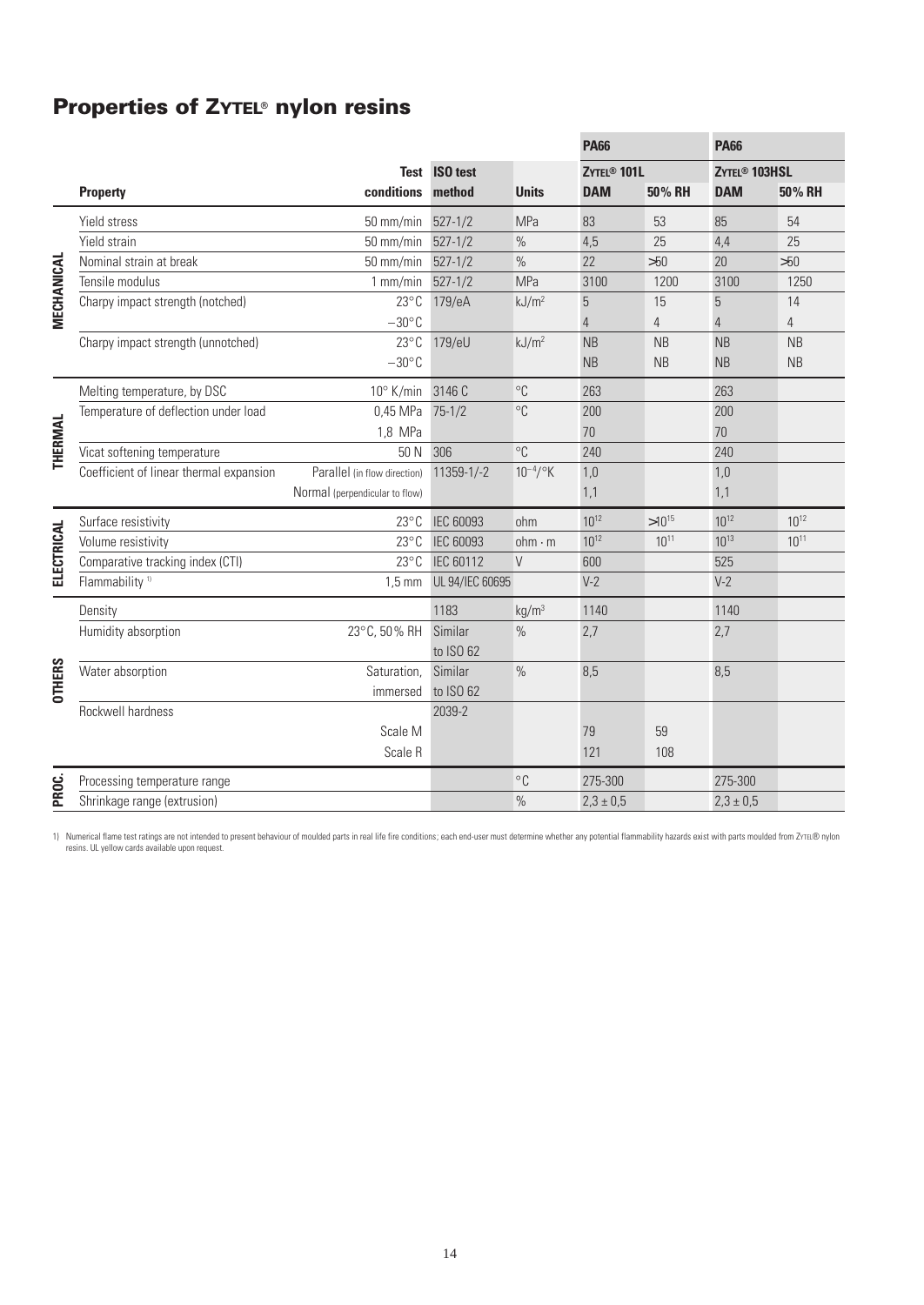| <b>PA66</b>                  |            | <b>PA66</b>                   |                | <b>PA66</b>                  |        |                                 | <b>PA66</b> |                        | <b>PA66</b>    |  |
|------------------------------|------------|-------------------------------|----------------|------------------------------|--------|---------------------------------|-------------|------------------------|----------------|--|
| <b>ZYTEL<sup>®</sup> E40</b> |            | <b>ZYTEL<sup>®</sup> E42A</b> |                | <b>ZYTEL<sup>®</sup> E50</b> |        | <b>ZYTEL<sup>®</sup> E51HSB</b> |             | ZYTEL <sup>®</sup> E53 |                |  |
| <b>DAM</b>                   | 50% RH     | <b>DAM</b>                    | 50% RH         | <b>DAM</b>                   | 50% RH | <b>DAM</b>                      | 50% RH      | <b>DAM</b>             | 50% RH         |  |
| 85                           | 55         | 86                            | 52             | 82                           | 54     | 85                              | 55          | 85                     | 55             |  |
| 4,4                          | 28         | 5                             | 27             | 4,5                          | 27     | 4,4                             | 29          | 4,6                    | 29             |  |
| 50                           | $>50$      | >50                           | >50            | $>50$                        | >50    | >50                             | >50         | $>50$                  | >50            |  |
| 3000                         | 1200       | 3100                          | 1200           | 3000                         | 1200   | 3000                            | 1200        | 3000                   | 1200           |  |
| $\sqrt{6}$                   | 20         | $6\,$                         | 20             | $6\,$                        | 20     | $\overline{7}$                  | 22          | $\overline{7}$         | 25             |  |
| $\overline{4}$               | $\sqrt{3}$ | $\mathfrak{Z}$                | $\overline{4}$ | $6\,$                        |        |                                 |             | $\overline{3}$         | $\overline{4}$ |  |
| NB                           | NB         | <b>NB</b>                     | <b>NB</b>      | <b>NB</b>                    | NB     | NB                              | NB          | <b>NB</b>              | <b>NB</b>      |  |
| NB                           | NB         | <b>NB</b>                     | NB             | NB                           | NB     |                                 |             | NB                     | NB             |  |
| 263                          |            | 263                           |                | 263                          |        | 263                             |             | 263                    |                |  |
| 205                          |            | 205                           |                | 205                          |        | 205                             |             | 205                    |                |  |
| $70\,$                       |            | $70$                          |                | 75                           |        | 70                              |             | 74                     |                |  |
| 242                          |            | 242                           |                | 245                          |        | 243                             |             | 243                    |                |  |
| 1,0                          |            | 1,0                           |                | 1,0                          |        | $1,0$                           |             | 1,0                    |                |  |
| 1,0                          |            | 1,0                           |                | $1,0$                        |        | 1,0                             |             | $1,0$                  |                |  |
| $10^{13}$                    |            | $10^{13}$                     | $10^{11}$      |                              |        | $10^{13}$                       |             | $10^{13}$              |                |  |
| 600                          |            |                               |                | 600                          |        | 600                             |             | 600                    |                |  |
|                              |            |                               | HB             |                              |        |                                 |             |                        |                |  |
| 1140                         |            | 1140                          |                | 1140                         |        | 1140                            |             | 1140                   |                |  |
| 2,7                          |            | 2,7                           |                | 2,7                          |        | 2,7                             |             | 2,7                    |                |  |
| 8,5                          |            | 8,5                           |                | 8,5                          |        | 8,5                             |             | 8,5                    |                |  |
|                              |            |                               |                |                              |        |                                 |             |                        |                |  |
| 275-300                      |            | 275-300                       |                | 275-300                      |        | 275-300                         |             | 275-300                |                |  |
| $2,5 \pm 0,5$                |            | $2,5 \pm 0,5$                 |                | $2,6 \pm 0,5$                |        | $2,6 \pm 0,5$                   |             | $2,6 \pm 0,5$          |                |  |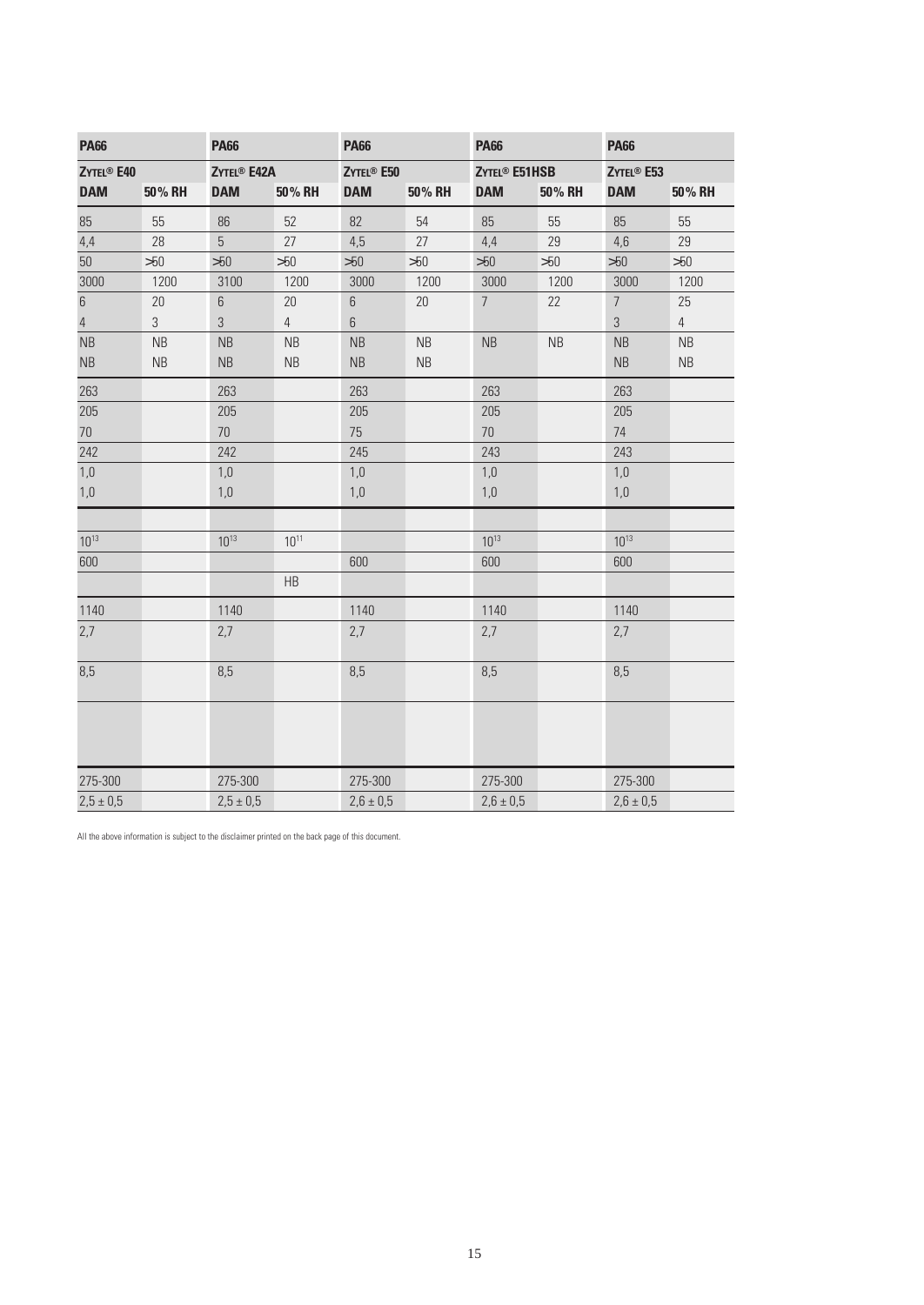# **Properties of ZYTEL**® **nylon resins** (continued)

|               |                                         |                                |                      |                   | <b>PA66</b>            |            | <b>PA66</b>            |           |
|---------------|-----------------------------------------|--------------------------------|----------------------|-------------------|------------------------|------------|------------------------|-----------|
|               |                                         |                                | <b>Test ISO test</b> |                   | ZYTEL <sup>®</sup> 408 |            | ZYTEL <sup>®</sup> 450 |           |
|               | <b>Property</b>                         | conditions                     | method               | <b>Units</b>      | <b>DAM</b>             | 50% RH     | <b>DAM</b>             | 50% RH    |
|               | Yield stress                            | $50$ mm/min                    | $527 - 1/2$          | MPa               | 61                     | 43         | 55                     | 40        |
|               | Yield strain                            | 50 mm/min                      | $527 - 1/2$          | $\%$              | 6                      | 26         | 5,4                    | 24        |
|               | Nominal strain at break                 | 50 mm/min                      | $527 - 1/2$          | $\frac{0}{0}$     | 35                     | $>50$      | 28                     | >50       |
| MECHANICAL    | Tensile modulus                         | $1$ mm/min                     | $527 - 1/2$          | <b>MPa</b>        | 2200                   | 1100       | 2200                   | 1000      |
|               | Charpy impact strength (notched)        | $23^{\circ}$ C                 | 179/eA               | kJ/m <sup>2</sup> | 20                     | 25         | 15                     | 25        |
|               |                                         | $-30^{\circ}$ C                |                      |                   | 15                     | 6          | 10                     | 8         |
|               | Charpy impact strength (unnotched)      | $23^{\circ}$ C                 | 179/eU               | kJ/m <sup>2</sup> | <b>NB</b>              | NB         | <b>NB</b>              | <b>NB</b> |
|               |                                         | $-30^{\circ}$ C                |                      |                   | <b>NB</b>              | <b>NB</b>  | <b>NB</b>              | <b>NB</b> |
|               | Melting temperature, by DSC             | $10^{\circ}$ K/min             | 3146 C               | $^{\circ}$ C      | 263                    |            | 263                    |           |
|               | Temperature of deflection under load    | 0,45 MPa                       | $75 - 1/2$           | $^{\circ}C$       | 155                    |            | 90                     |           |
|               |                                         | 1,8 MPa                        |                      |                   | 65                     |            | 65                     |           |
| THERMAL       | Vicat softening temperature             | 50 N                           | 306                  | $^{\circ}C$       | 210                    |            | 200                    |           |
|               | Coefficient of linear thermal expansion | Parallel (in flow direction)   | 11359-1/-2           | $10^{-4}$ /°K     | 1,32                   |            | 1,61                   |           |
|               |                                         | Normal (perpendicular to flow) |                      |                   | 1,32                   |            | 1,61                   |           |
|               | Surface resistivity                     | $23^{\circ}$ C                 | <b>IEC 60093</b>     | ohm               | $10^{15}$              | $>10^{15}$ |                        |           |
| ELECTRICAL    | Volume resistivity                      | $23^{\circ}$ C                 | <b>IEC 60093</b>     | ohm·m             | $10^{13}$              | $10^{11}$  | $>10^{13}$             | $10^{10}$ |
|               | Comparative tracking index (CTI)        | $23^{\circ}$ C                 | <b>IEC 60112</b>     | $\vee$            | 600                    |            | 600                    |           |
|               | Flammability <sup>1)</sup>              | $1,5 \text{ mm}$               | UL 94/IEC 60695      |                   | HB                     |            | HB                     |           |
|               | Density                                 |                                | 1183                 | kg/m <sup>3</sup> | 1090                   |            | 1080                   |           |
|               | Humidity absorption                     | 23°C, 50% RH                   | Similar              | $\frac{0}{0}$     | 2,2                    |            | 2,2                    |           |
|               |                                         |                                | to ISO 62            |                   |                        |            |                        |           |
|               | Water absorption                        | Saturation,                    | Similar              | $\frac{0}{0}$     | 6,8                    |            | 6,4                    |           |
| <b>OTHERS</b> |                                         | immersed                       | to ISO 62            |                   |                        |            |                        |           |
|               | Rockwell hardness                       |                                | 2039-2               |                   |                        |            |                        |           |
|               |                                         | Scale M                        |                      |                   | 71                     |            |                        |           |
|               |                                         | Scale R                        |                      |                   | 115                    |            |                        |           |
| PROC.         | Processing temperature range            |                                |                      | $^{\circ}$ C      | 275-300                |            | 275-300                |           |
|               | Shrinkage range (extrusion)             |                                |                      | $\frac{0}{0}$     | $2,5 \pm 0,5$          |            | $2,8 \pm 0,5$          |           |

1) Numerical flame test ratings are not intended to present behaviour of moulded parts in real life fire conditions; each end-user must determine whether any potential flammability hazards exist with parts moulded from ZYT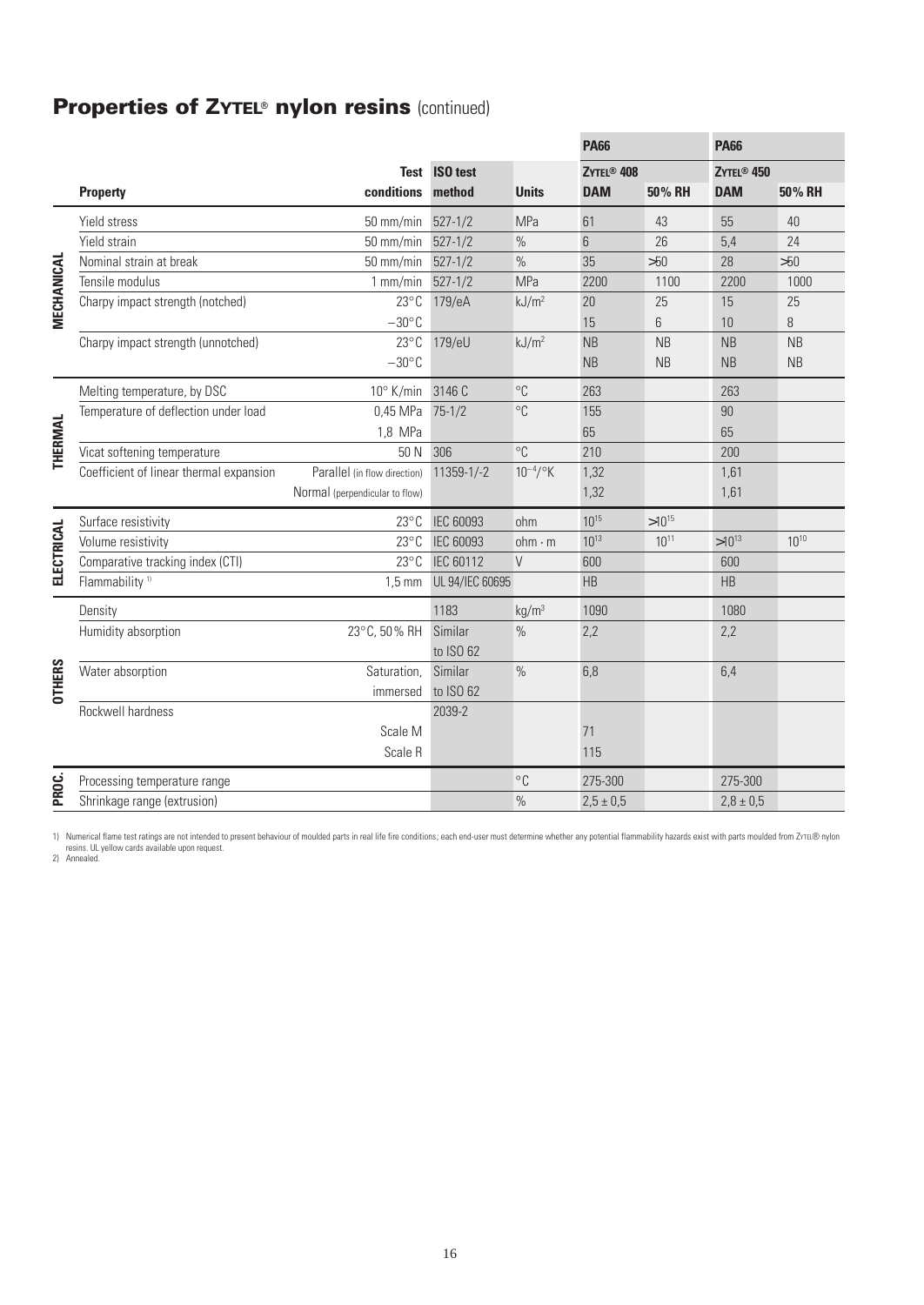| <b>PA66</b>            |           | <b>PA66</b>              |           | <b>PA66</b>                |           | <b>PA6</b>               |           | <b>PA6</b>                |           | <b>PA6</b>                 |           |  |  |
|------------------------|-----------|--------------------------|-----------|----------------------------|-----------|--------------------------|-----------|---------------------------|-----------|----------------------------|-----------|--|--|
| ZYTEL <sup>®</sup> 490 |           | ZYTEL <sup>®</sup> ST801 |           | ZYTEL <sup>®</sup> EFE8073 |           | ZYTEL <sup>®</sup> 7300T |           | ZYTEL <sup>®</sup> ST7301 |           | ZYTEL <sup>®</sup> ST811HS |           |  |  |
| <b>DAM</b>             | 50% RH    | <b>DAM</b>               | 50% RH    | <b>DAM</b>                 | 50% RH    | <b>DAM</b>               | 50% RH    | <b>DAM</b>                | 50% RH    | <b>DAM</b>                 | 50% RH    |  |  |
| 55                     | 50        | 50                       | 43        | 52                         | 40        | 68                       | 40        | 48                        | 30        | 31                         |           |  |  |
| $\overline{5,5}$       | 29        | 5,7                      | 38        | 5,5                        | 32        | $\sqrt{4}$               | 30        | $\sqrt{4}$                | 32        | $\overline{4}$             |           |  |  |
| $\overline{33}$        | >50       | 40                       | >50       |                            |           | 25                       | $>50$     | >50                       | >50       | >50                        | $>50$     |  |  |
| 2100                   | 950       | 2000                     | 900       | 2000                       | 1100      | 2750                     | 890       | 1900                      | 660       | 900                        | 400       |  |  |
| 65                     | 104       | 90                       | 115       | 84                         | 100       | 14                       | 110       | 80                        | 130       | 70                         | 130       |  |  |
| 20                     | 15        | 20                       | 20        |                            |           | $\boldsymbol{9}$         | 5         | 19                        | 18        | 14                         | 13        |  |  |
| NB                     | <b>NB</b> | NB                       | <b>NB</b> | <b>NB</b>                  | <b>NB</b> | <b>NB</b>                | <b>NB</b> | NB                        | <b>NB</b> | NB                         | <b>NB</b> |  |  |
| NB                     | NB        | NB                       | NB        |                            |           | <b>NB</b>                | NB        | <b>NB</b>                 | NB        | <b>NB</b>                  | <b>NB</b> |  |  |
| 263                    |           | 263                      |           | 263                        |           | 223                      |           | 223                       |           | 219                        |           |  |  |
| 85                     |           | 130                      |           | $208^{2}$                  |           | 75                       |           | 85                        |           | 170                        |           |  |  |
| $70\,$                 |           | 65                       |           | $65^{2}$                   |           | 55                       |           | 55                        |           | 45                         |           |  |  |
| 220                    |           | 205                      |           |                            |           | 195                      |           |                           |           | 95                         |           |  |  |
| 1,52                   |           | 1,2                      |           |                            |           | 1,04                     |           |                           |           | 1,3                        |           |  |  |
| 1,52                   |           | 0,9                      |           |                            |           | 1,22                     |           |                           |           |                            |           |  |  |
|                        |           | $10^{15}$                | $10^{15}$ |                            |           |                          |           |                           |           |                            |           |  |  |
|                        |           | $10^{12}$                | $10^{11}$ |                            |           |                          |           |                           |           |                            |           |  |  |
| 600                    |           |                          |           |                            |           |                          |           |                           |           |                            |           |  |  |
| HB                     |           | HB                       |           |                            |           | HB                       |           | HB                        |           | HB                         |           |  |  |
| 1080                   |           | 1080                     |           | 1070                       |           | 1100                     |           | 1060                      |           | 1040                       |           |  |  |
| 2,3                    |           | 2,2                      |           |                            |           | 2,6                      |           |                           |           | 2,3                        |           |  |  |
| 7,1                    |           | 6,7                      |           |                            |           | $\boldsymbol{9}$         |           |                           |           | 6,8                        |           |  |  |
|                        |           | 112                      |           |                            |           |                          |           |                           |           | 57<br>70                   | 57        |  |  |
| 275-300                |           | 275-300                  |           | 275-300                    |           | 230-250                  |           | 230-250                   |           | 230-250                    |           |  |  |
| $2,6 \pm 0,5$          |           |                          |           | $2,9 \pm 0,5$              |           | $2,2 \pm 0,5$            |           |                           |           | $2,8 \pm 0,5$              |           |  |  |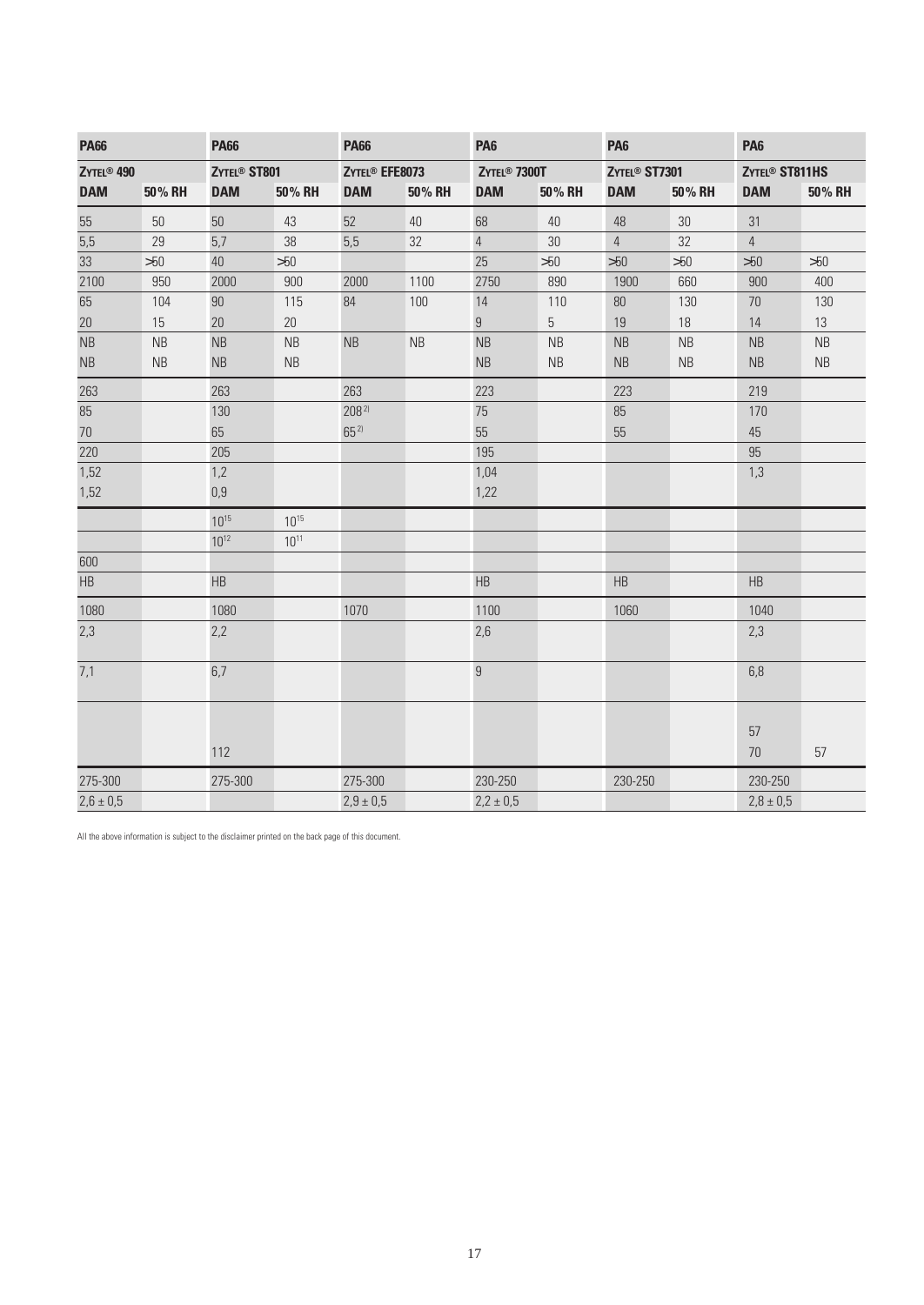# **Properties of ZYTEL**® **nylon resins** (continued)

|                |                                         |                                |                                |                   | <b>PA612</b>                         |                | <b>PA612</b>                          |        |
|----------------|-----------------------------------------|--------------------------------|--------------------------------|-------------------|--------------------------------------|----------------|---------------------------------------|--------|
|                |                                         | conditions                     | <b>Test ISO test</b><br>method | <b>Units</b>      | ZYTEL <sup>®</sup> 158<br><b>DAM</b> | 50% RH         | ZYTEL <sup>®</sup> 159L<br><b>DAM</b> | 50% RH |
|                | <b>Property</b>                         |                                |                                |                   |                                      |                |                                       |        |
|                | Yield stress                            | 50 mm/min                      | $527 - 1/2$                    | MPa               | 62                                   | 52             |                                       |        |
|                | Yield strain                            | $50$ mm/min                    | $527 - 1/2$                    | $\frac{0}{0}$     | 4,3                                  | 19             |                                       |        |
|                | Nominal strain at break                 | $50 \text{ mm/min}$            | $527 - 1/2$                    | $\%$              | 35                                   | >50            |                                       |        |
| MECHANICAL     | Tensile modulus                         | $1$ mm/min                     | $527 - 1/2$                    | MPa               | 2400                                 | 1550           |                                       |        |
|                | Charpy impact strength (notched)        | $23^{\circ}$ C                 | 179/eA                         | kJ/m <sup>2</sup> | 4,2                                  | $\, 8$         |                                       |        |
|                |                                         | $-30^{\circ}$ C                |                                |                   | 4,2                                  | $\overline{4}$ |                                       |        |
|                | Charpy impact strength (unnotched)      | $23^{\circ}$ C                 | 179/eU                         | kJ/m <sup>2</sup> | <b>NB</b>                            | NB             |                                       |        |
|                |                                         | $-30^{\circ}$ C                |                                |                   | <b>NB</b>                            | <b>NB</b>      |                                       |        |
|                | Melting temperature, by DSC             | $10^{\circ}$ K/min             | 3146 C                         | $^{\circ}C$       | 218                                  |                | 218                                   |        |
|                | Temperature of deflection under load    | 0,45 MPa                       | $75 - 1/2$                     | $^{\circ}C$       | 135                                  |                |                                       |        |
|                |                                         | 1,8 MPa                        |                                |                   | 60                                   |                | 61                                    |        |
| <b>THERMAL</b> | Vicat softening temperature             | 50 N                           | 306                            | $^{\circ}C$       | 180                                  |                |                                       |        |
|                | Coefficient of linear thermal expansion | Parallel (in flow direction)   | $11359 - 1/-2$                 | $10^{-4}$ /°K     | 1,2                                  |                |                                       |        |
|                |                                         | Normal (perpendicular to flow) |                                |                   | 1,2                                  |                |                                       |        |
| ELECTRICAL     | Surface resistivity                     | $23^{\circ}$ C                 | <b>IEC 60093</b>               | ohm               | $10^{12}$                            |                |                                       |        |
|                | Volume resistivity                      | $23^{\circ}$ C                 | <b>IEC 60093</b>               | $ohm \cdot m$     | $10^{13}$                            | $10^{11}$      |                                       |        |
|                | Comparative tracking index (CTI)        | $23^{\circ}$ C                 | <b>IEC 60112</b>               | $\vee$            | 600                                  |                |                                       |        |
|                | Flammability <sup>1)</sup>              | $1,5 \text{ mm}$               | UL 94/IEC 60695                |                   | HB                                   |                |                                       |        |
|                | Density                                 |                                | 1183                           | kg/m <sup>3</sup> | 1060                                 |                | 1060                                  |        |
|                | Humidity absorption                     | 23°C, 50% RH                   | Similar                        | $\%$              | 1,3                                  |                |                                       |        |
|                |                                         |                                | to ISO 62                      |                   |                                      |                |                                       |        |
| <b>OTHERS</b>  | Water absorption                        | Saturation,                    | Similar                        | $\frac{0}{0}$     | 3,0                                  |                | 0,25                                  |        |
|                |                                         | immersed                       | to ISO 62                      |                   |                                      |                |                                       |        |
|                | Rockwell hardness                       |                                | 2039-2                         |                   |                                      |                |                                       |        |
|                |                                         | Scale M                        |                                |                   |                                      |                |                                       |        |
|                |                                         | Scale R                        |                                |                   | 114                                  | 108            |                                       |        |
| PROC.          | Processing temperature range            |                                |                                | $^{\circ}C$       | 225-245                              |                | 225-245                               |        |
|                | Shrinkage range (extrusion)             |                                |                                | $\%$              | $2,5 \pm 0,5$                        |                |                                       |        |

1) Numerical flame test ratings are not intended to present behaviour of moulded parts in real life fire conditions; each end-user must determine whether any potential flammability hazards exist with parts moulded from ZYT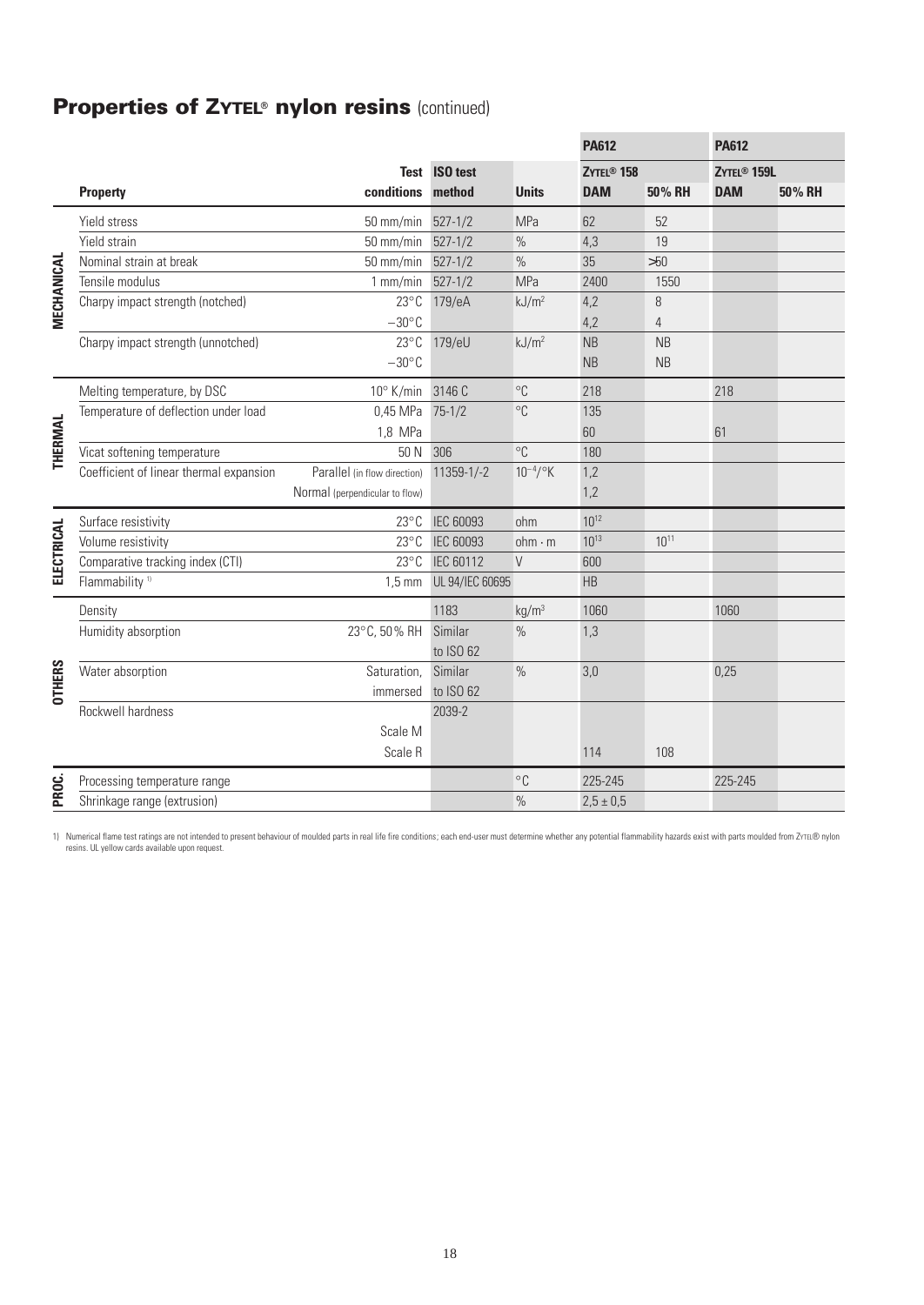| <b>PA66</b>              |           | <b>PA66</b>              |           | <b>PA6</b>               |           |  |
|--------------------------|-----------|--------------------------|-----------|--------------------------|-----------|--|
| ZYTEL <sup>®</sup> FN714 |           | ZYTEL <sup>®</sup> FN718 |           | ZYTEL <sup>®</sup> FN727 |           |  |
| <b>DAM</b>               | 50% RH    | <b>DAM</b>               | 50% RH    | <b>DAM</b>               | 50% RH    |  |
| 27                       | 25        | 30                       |           | 23                       | 25        |  |
|                          |           | 50                       | >50       | 44                       | >50       |  |
|                          |           | >50                      | >50       | >50                      | >50       |  |
| 550                      | 240       | 960                      | 420       | 770                      | 350       |  |
|                          |           | 125<br>35                |           | 130<br>65                |           |  |
|                          |           | <b>NB</b>                | NB        | <b>NB</b>                | <b>NB</b> |  |
|                          |           | <b>NB</b>                | <b>NB</b> | <b>NB</b>                | <b>NB</b> |  |
| 263                      |           | 263                      |           | 223                      |           |  |
| 175                      |           | 50                       |           | 45                       |           |  |
|                          |           | 220                      |           | 180                      |           |  |
|                          |           |                          |           | 1,2                      |           |  |
|                          |           |                          |           |                          |           |  |
| $10^{13}$                | $10^{11}$ |                          |           |                          |           |  |
|                          |           |                          |           |                          |           |  |
| 1020                     |           | 1040                     |           | 1020                     |           |  |
|                          |           |                          |           |                          |           |  |
|                          |           |                          |           |                          |           |  |
|                          |           |                          |           |                          |           |  |
| 275-300                  |           | 275-300                  |           | 230-250                  |           |  |
|                          |           |                          |           |                          |           |  |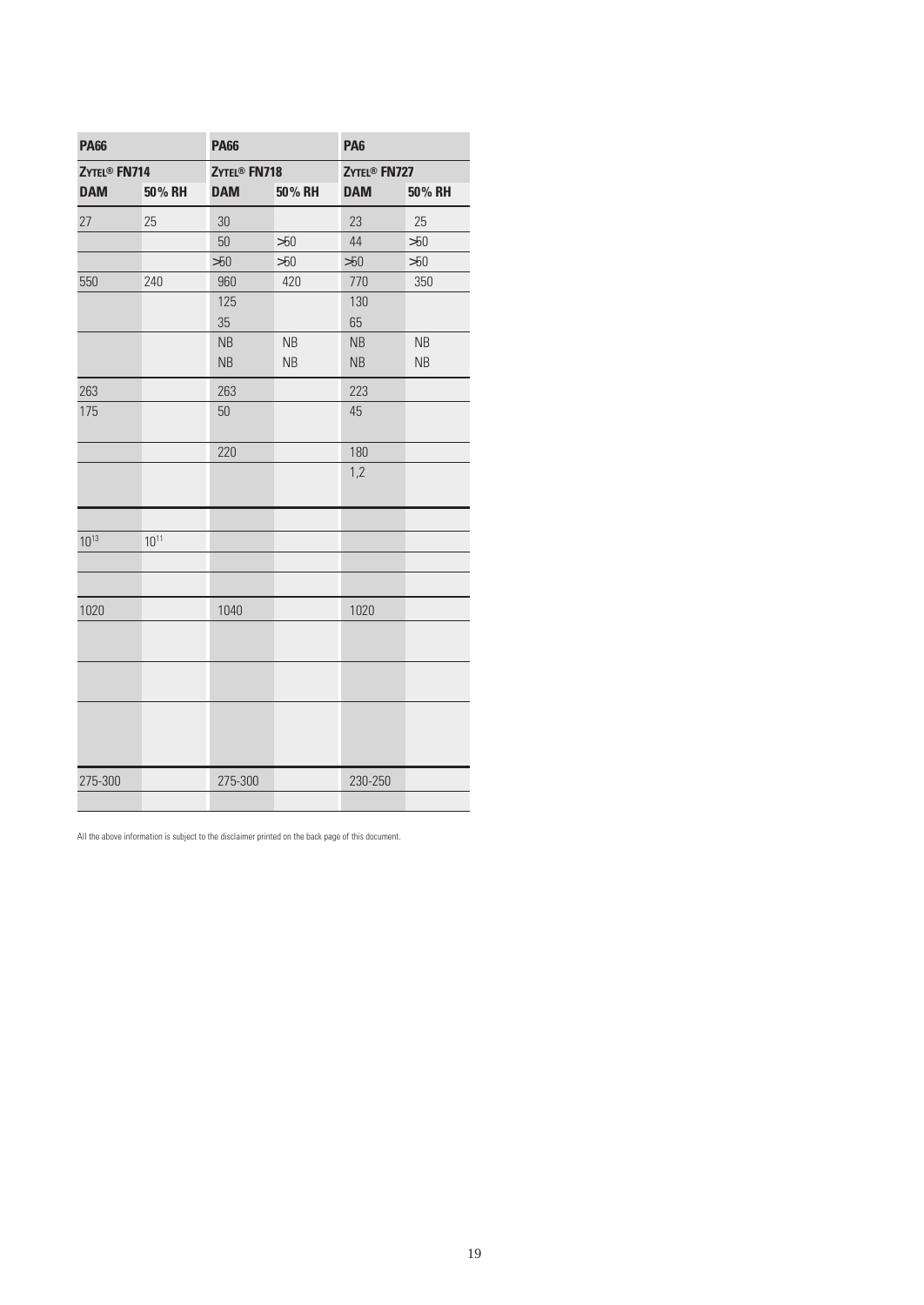# **Typical properties of DELRIN**® **acetal resins**

|               | <b>Property</b>                         | <b>Test</b><br>conditions                                                                         | ISO test<br>method   | <b>Units</b>      | <b>111P</b>         | <b>DE7031</b>       |  |
|---------------|-----------------------------------------|---------------------------------------------------------------------------------------------------|----------------------|-------------------|---------------------|---------------------|--|
| MECHANICAL    | Yield stress                            | 50 mm/min                                                                                         | $527 - 1/2$          | <b>MPa</b>        | 72                  | 72                  |  |
|               | Yield strain                            | $50$ mm/min                                                                                       | $527 - 1/2$          | $\%$              | 19                  | 19                  |  |
|               | Nominal strain at break                 | 50 mm/min                                                                                         | $527 - 1/2$          | $\frac{0}{0}$     | 40                  | 40                  |  |
|               | Tensile modulus                         | 1 m/min                                                                                           | $527 - 1/2$          | <b>MPa</b>        | 3200                | 3200                |  |
|               | Charpy impact strength (notched)        | $23^{\circ}$ C<br>$-30^{\circ}$ C                                                                 | 179/1eA              |                   | 12<br>8             | 12<br>8             |  |
| THERMAL       | Melting temperature, by DSC             | 10°K/min                                                                                          | 3146 C               | $^{\circ}$ C      | 178                 | 178                 |  |
|               | Temperature of deflection under load    | unannealed 1,8 MPa<br>annealed                                                                    | 75                   | $^{\circ}C$       | 105<br>110          | 105<br>110          |  |
|               | Vicat softening temperature             | 50 N                                                                                              | 306                  | $^{\circ}$ C      | 160                 | 160                 |  |
|               | Coefficient of linear thermal expansion | $-40^{\circ}$ C to 30 $^{\circ}$ C<br>$30^{\circ}$ C to $60^{\circ}$ C<br>60°C to 105°C           | <b>ASTM</b><br>D696  | $10^{-4}$ /°K     |                     |                     |  |
| ELECTR.       | Surface resistivity                     |                                                                                                   | <b>IEC 60093</b>     | ohm               |                     |                     |  |
|               | Volume resistivity                      |                                                                                                   | <b>IEC 60093</b>     | ohm·m             |                     |                     |  |
|               | Flammability                            | $1,5$ mm                                                                                          | UL 94/IEC 60695      |                   | <b>HB</b>           | HB                  |  |
| <b>OTHERS</b> | Density                                 |                                                                                                   | 1183                 | kg/m <sup>3</sup> | 1420                | 1420                |  |
|               | Water absorption                        | 24 hours immersion<br>Equilibrium at 50% RH<br>Saturation, immersed                               | Similar to<br>ISO 62 | $\%$              | 0,30<br>0,22<br>0,9 | 0,30<br>0,22<br>0,9 |  |
|               | Rockwell hardness                       | Scale M<br>Scale R                                                                                | 2039/2               |                   | M 92<br>R 120       |                     |  |
| PROCESSING    | Processing temperature range            |                                                                                                   |                      | $^{\circ}$ C      | 185-215             | 185-215             |  |
|               | Melt mass-flow rate                     | 2,16 kg/190°C                                                                                     | 1133                 | $q/10$ min        | 2,3                 | 2,3                 |  |
|               | Shrinkage range (extrusion)             |                                                                                                   |                      | $\frac{0}{0}$     | $2,5-3,5$           | $2,5-3,5$           |  |
|               | <b>Chemical resistance</b>              | All resins have outstanding resistance to neutral chemicals, including a wide variety of solvents |                      |                   |                     |                     |  |